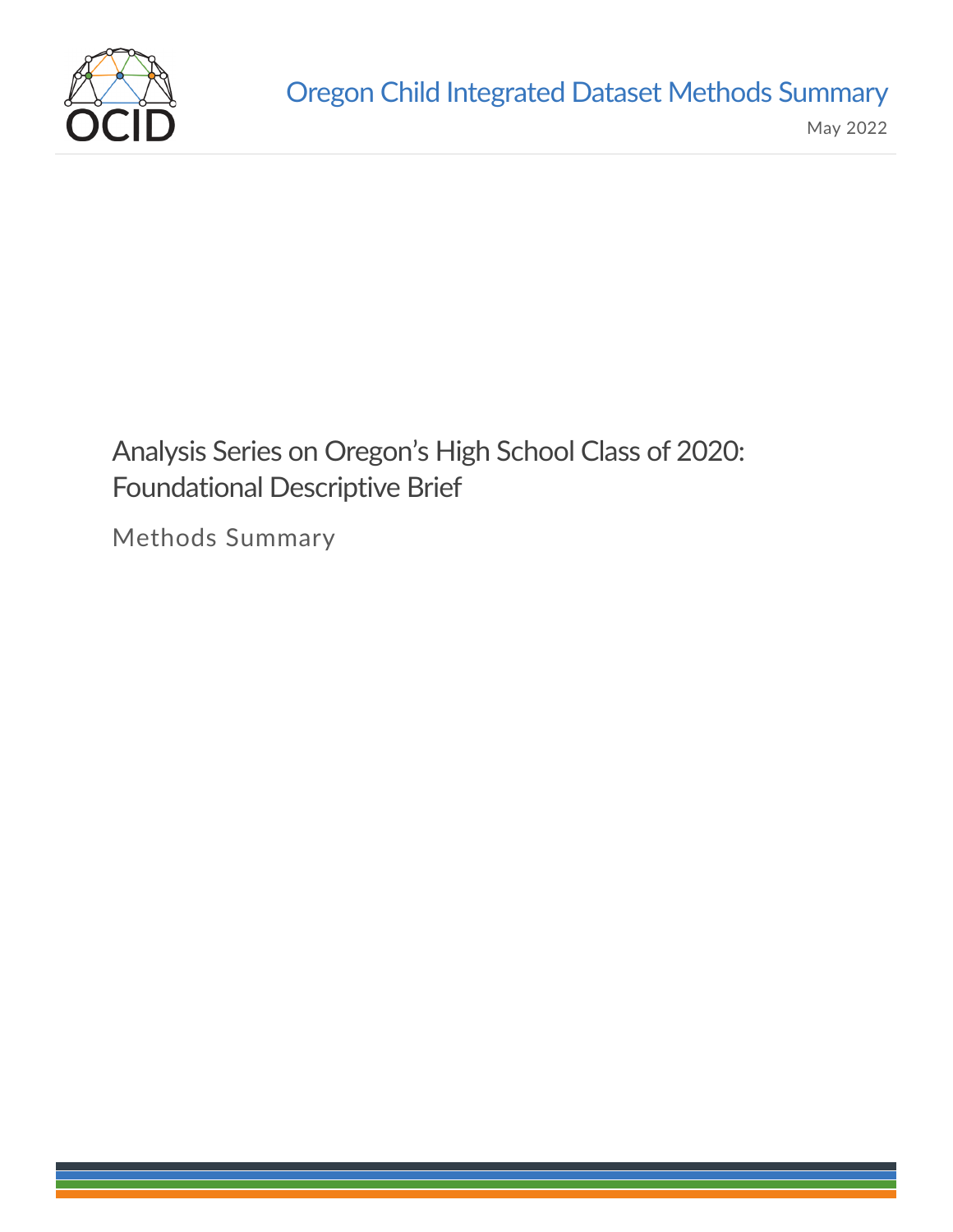

# Contents

| Individual or Community Eligibility for Free or Reduced Price Lunch (FRPL)  12 |  |
|--------------------------------------------------------------------------------|--|
|                                                                                |  |
|                                                                                |  |
|                                                                                |  |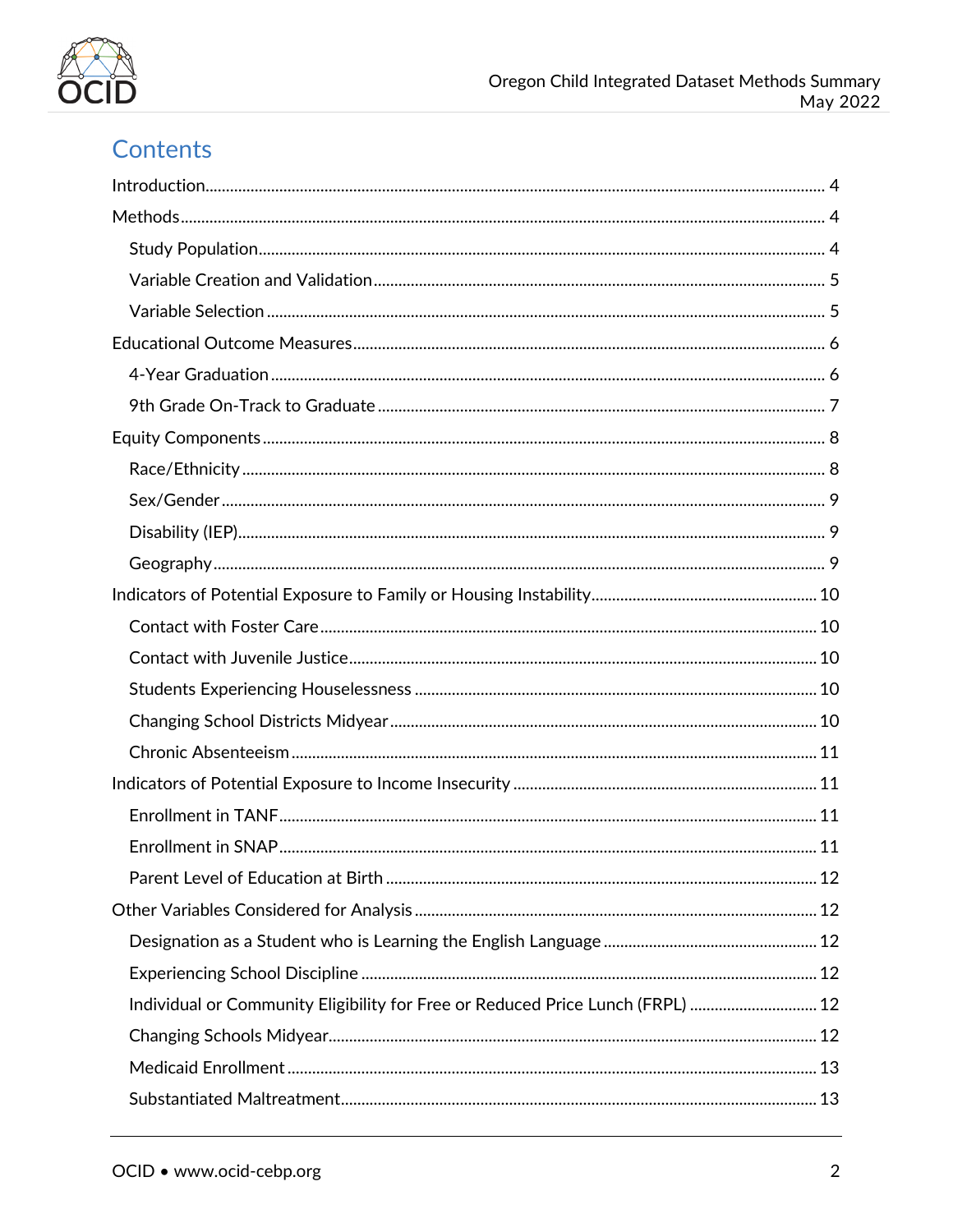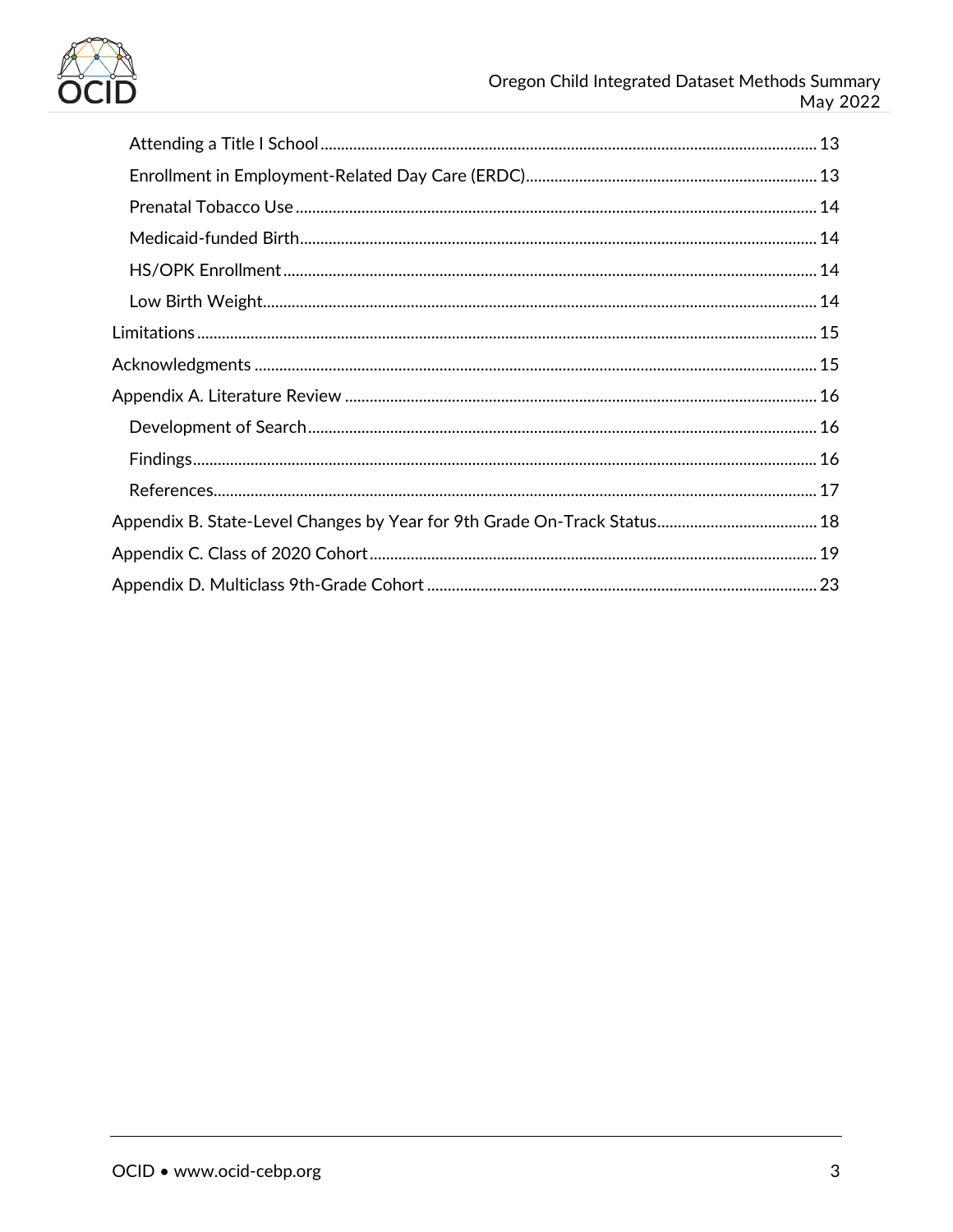

# <span id="page-3-0"></span>Introduction

This methods summary is a companion to the Oregon Child Integrated Dataset (OCID) brief *[Analysis Series on Oregon's High School Class of 2020: Foundational Descriptive Brief.](https://www.ocid-cebp.org/oregons-high-school-class-of-2020-foundational-descriptive-brief/)* The brief is the first in a series of forthcoming resources that will examine available state data on the lifespan of students from birth to graduation age in 2020, including equity components and connections across multiple publicly funded programs. The brief sets the foundation for building a deeper understanding of the class of 2020, providing context for in-depth analyses, and sparking additional areas of potential inquiry for OCID. This methods summary provides technical documentation of the analysis methods used to classify, define, and select the variables contained with the brief.

# <span id="page-3-1"></span>Methods

### <span id="page-3-2"></span>Study Population

This descriptive analysis contained 2 cohorts. One cohort consisted of 30,410 individuals from the 2019-2020 public high school class. We have data for these individuals from birth until the point of graduation. As the OCID population is anchored to Oregon birth records, this cohort is restricted to children born in Oregon to Oregon resident mothers beginning in 2001. Additionally, OCID does not include educational information reported for children who are homeschooled or attending private schools. As such, our descriptive analysis is further restricted to children attending Oregon public schools. The baseline inclusion criteria for students in the cohort is a minimum of 1-day of enrollment in a standard instruction program ever within an academic year.

We also analyzed a multiyear cohort of 124,880 individuals whom we studied from birth until their first-time high school enrollment in 9th grade for the academic years: 2016–2017, 2017– 2018, 2018–2019, and 2019–2020. The sample was restricted to individuals with at least 1-day of enrollment in a standard instruction program ever within an academic year. This larger cohort, denoted 'multiclass 9th-grade cohort,' is selected to provide a more robust sample to accurately describe the distribution of student and family characteristics by the outcome of 9th grade ontrack to graduate (9GOT) status. The Oregon Department of Education (ODE) [1](#page-3-3) has previously reported on the validity of 9GOT as a predictor for 4-year graduation.

We used study identifiers (SIDs) generated by the Integrated Client Services (ICS) group within the Office of Forecasting, Research and Analysis at the Oregon Department of Human Services (ODHS) to link these 2 study population cohorts with further educational administrative records and state administrative records in vital statistics, child welfare, Supplemental Nutrition Assistance Program (SNAP), Temporary Assistance for Needy Families (TANF), Medicaid/Children's Health Insurance Program (CHIP), Oregon Youth Authority (OYA) juvenile justice contact, and Head Start/Oregon Pre-kindergarten (HS/OPK).

l

<span id="page-3-3"></span> $1$  Oregon Department of Education. Oregon Department of Education. Predictors of on-time high school graduation. 2020; [https://www.oregon.gov/ode/students-and-family/GraduationImprovement/Documents/PredictorsofHSGraduation.pdf.](https://www.oregon.gov/ode/students-and-family/GraduationImprovement/Documents/PredictorsofHSGraduation.pdf.%20%20Accessed%20April%204) Accessed April 4, 2022.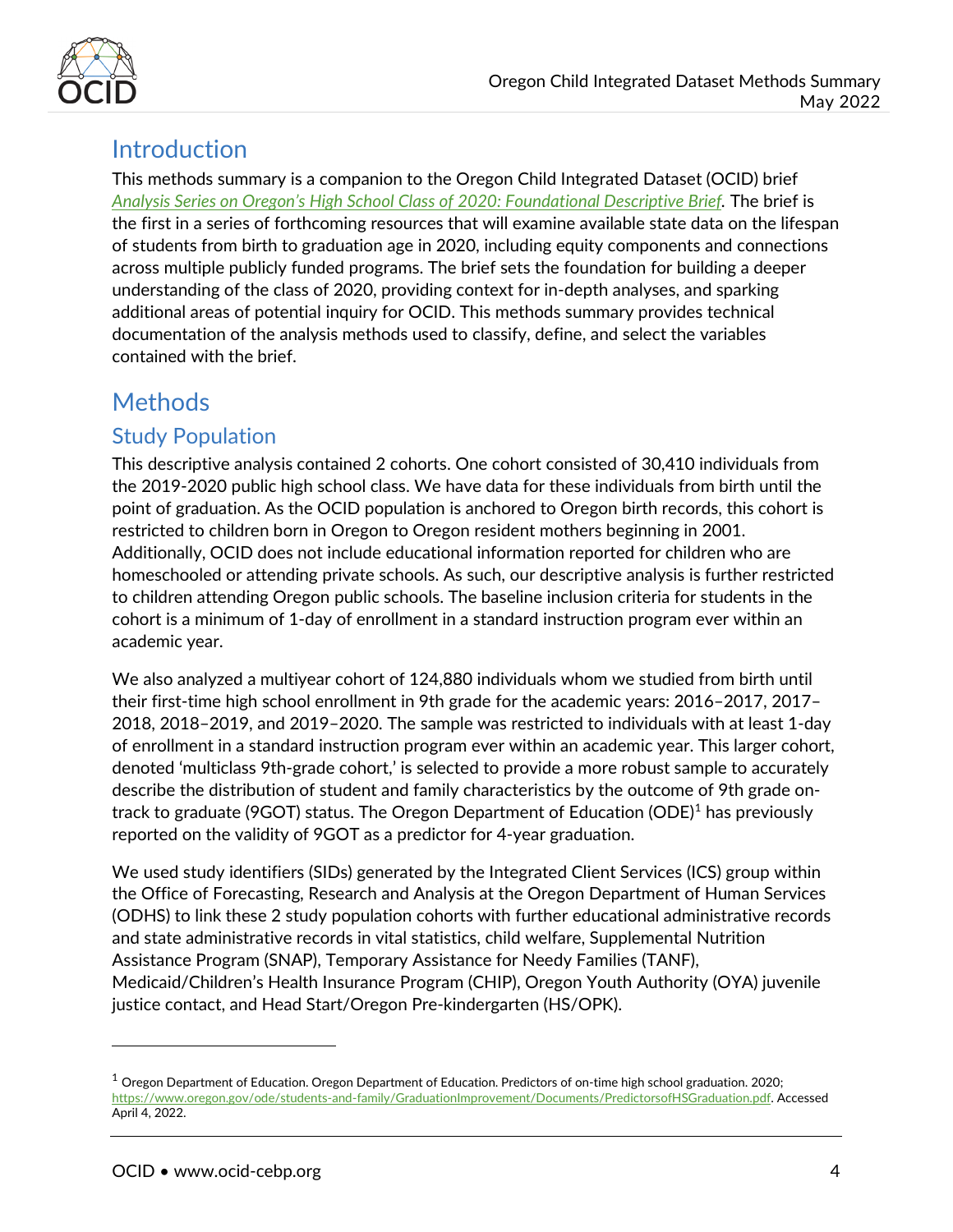

## <span id="page-4-0"></span>Variable Creation and Validation

For this descriptive analysis, all variables under consideration were coded by the OCID project data team. During variable creation by the primary coder individual variable frequencies and summaries were outputted in a log file in a literate coding format. When comparable data were publicly available, the frequencies were checked against relevant state agency data or prior OCID reports. For all code, an independent second reviewer from the data team reviewed the code, the output, and relevant database reference tables or figures for the frequencies or other summaries around variable transformation and creation. If discrepancies were identified, the entire data team met to review the approach for the variable until a solution was identified and unanimously selected.

## <span id="page-4-1"></span>Variable Selection

All included variables were selected as potential exposures using a multifaceted approach that included the policy priorities of the **OCID** Governance Committee, evidence synthesis from a literature review, and a quantitative selection criteria. The policy priorities and the literature review first identified student and family characteristics in 3 groupings: equity components, potential exposures to income insecurity, and potential exposures to family or housing instability.

We used the quantitative selection criteria to screen for variables with a 20 percentage point or greater difference in the respective proportions of 4-year graduation and 9GOT. Difference refers to a difference in proportion either between those with and those without (e.g., proportion for group of program participants – proportion for group without program participation) *or* within the variable between reference groups (e.g., for sex/gender, we used male as the reference group). All results for 4-year graduation and 9GOT can be found in Appendices B and C. We did not automatically exclude variables if a 20 percentage point difference was not achieved.

For our literature review, we found a limited number of peer-reviewed sources on the topic. As a result, we decided to include a wide number of available variables from the OCID data. Our literature review and references can be found under Appendix A.

For the descriptive brief, we reported variables as indicators for either equity components, potential exposures to income insecurity, or potential exposure to family or housing instability.

Our reported indicators of equity components included:

- Race and ethnicity
- Sex/gender
- Disability status indicated by Individualized Education Program (IEP)
- Geography (rural, urban, tri-county)

Our reported indicators of potential exposures to income insecurity included:

- Enrollment in TANF
- Enrollment in SNAP
- Parental level of education at birth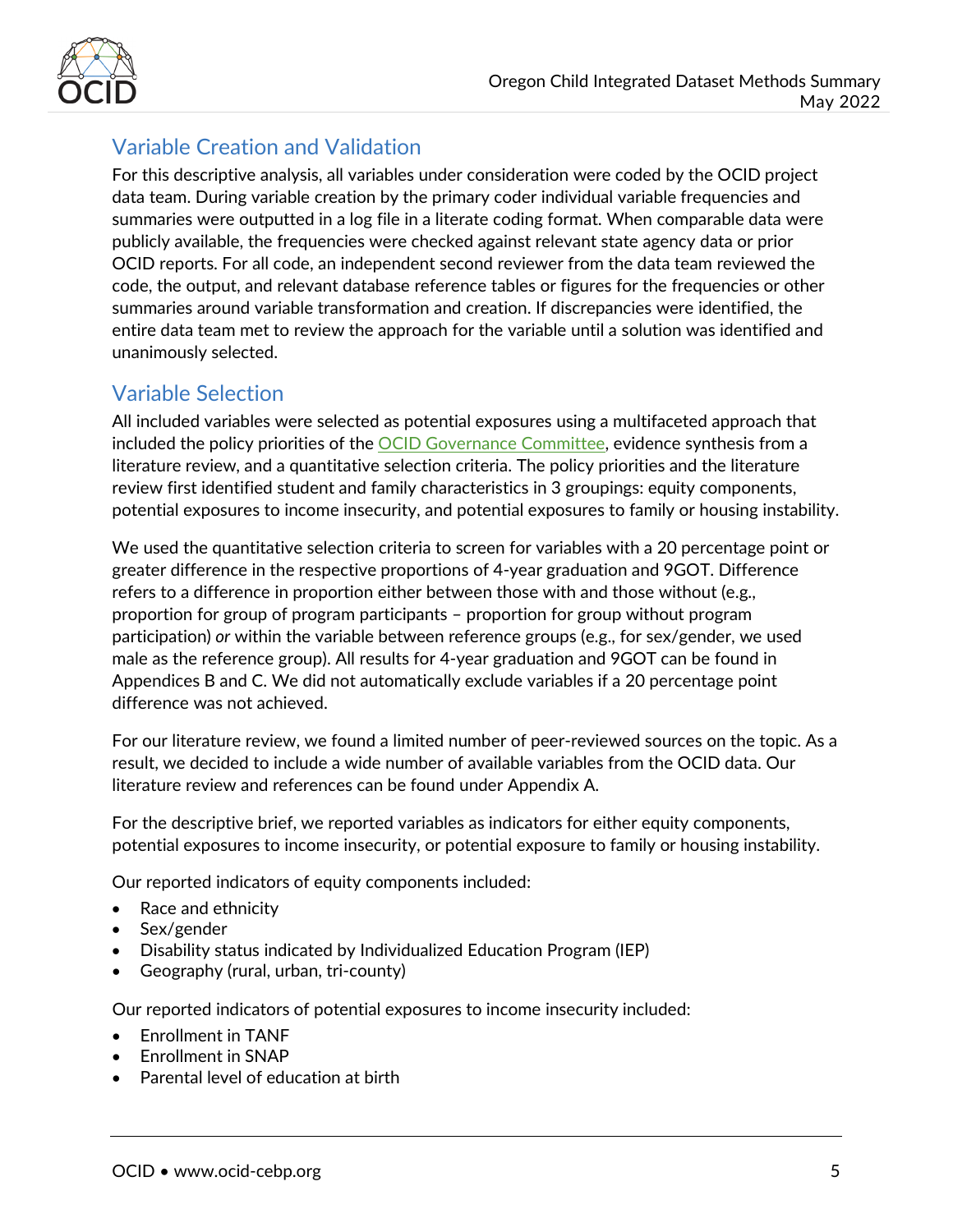

Our reported indicators of potential exposures to family or housing instability included:

- Involvement in foster care
- Contact with juvenile justice
- Experiencing houselessness
- Changing school districts midyear
- Chronic absenteeism from school

Parental level of education was reported at birth. For race/ethnicity, sex/gender, disability, and geography we utilized the values at the time of the outcome, that is, data available in 12th grade for the 2020 graduation cohort and data in 9th grade each class in the multiclass cohort. For all other variables, we used values that were measured during any point in time through the 2019– 2020 school year for the 2020 graduation cohort and through 9th grade for the multiclass cohort.

We considered the following additional variables for inclusion:

- Attendance at a Title 1 school
- Designation as a student learning English
- Eligibility (individual or community-based) for free or reduced price lunch
- Low birth weight
- Medicaid enrollment
- Medicaid-funded birth
- Substantiated maltreatment
- School discipline
- Midyear school transitions
- Employment-Related Day Care (ERDC)
- Head Start/Oregon Pre-kindergarten (HS/OPK)

We did not select these variables for the descriptive analysis based on our 3-pronged inclusion criteria.

# <span id="page-5-0"></span>Educational Outcome Measures

#### <span id="page-5-1"></span>4-Year Graduation

We received data from ODE that included a variable labeled as "On-time Graduation." Individuals are designated as "graduated" or "not graduated." "Graduation" includes individuals who received a high school diploma within 4 years of their matriculation into 9th grade in the academic year of 2016–2017. For the 4-year graduation rate, our numerator for the count of graduating students comes directly from an ODE generated file with SIDs and basic demographic information. The numerator does not include obtainment of a general equivalency diploma or receipt of modified diplomas. Individuals with missing graduation status are counted as not having graduated. ODE lists an 8[2](#page-5-2).6% 4-year graduation rate<sup>2</sup> for the 2019–2020 cohort for all students. This compares to our finding of an 81% rate within the OCID sample.

l

<span id="page-5-2"></span><sup>&</sup>lt;sup>2</sup> Oregon Department of Education. ODE Cohort Trend Pages 2019-2020. 2020; [https://www.oregon.gov/ode/reports-and-data/students/Documents/CohortTrendPages2019-20.pdf.](https://www.oregon.gov/ode/reports-and-data/students/Documents/CohortTrendPages2019-20.pdf) Accessed April 4, 2022.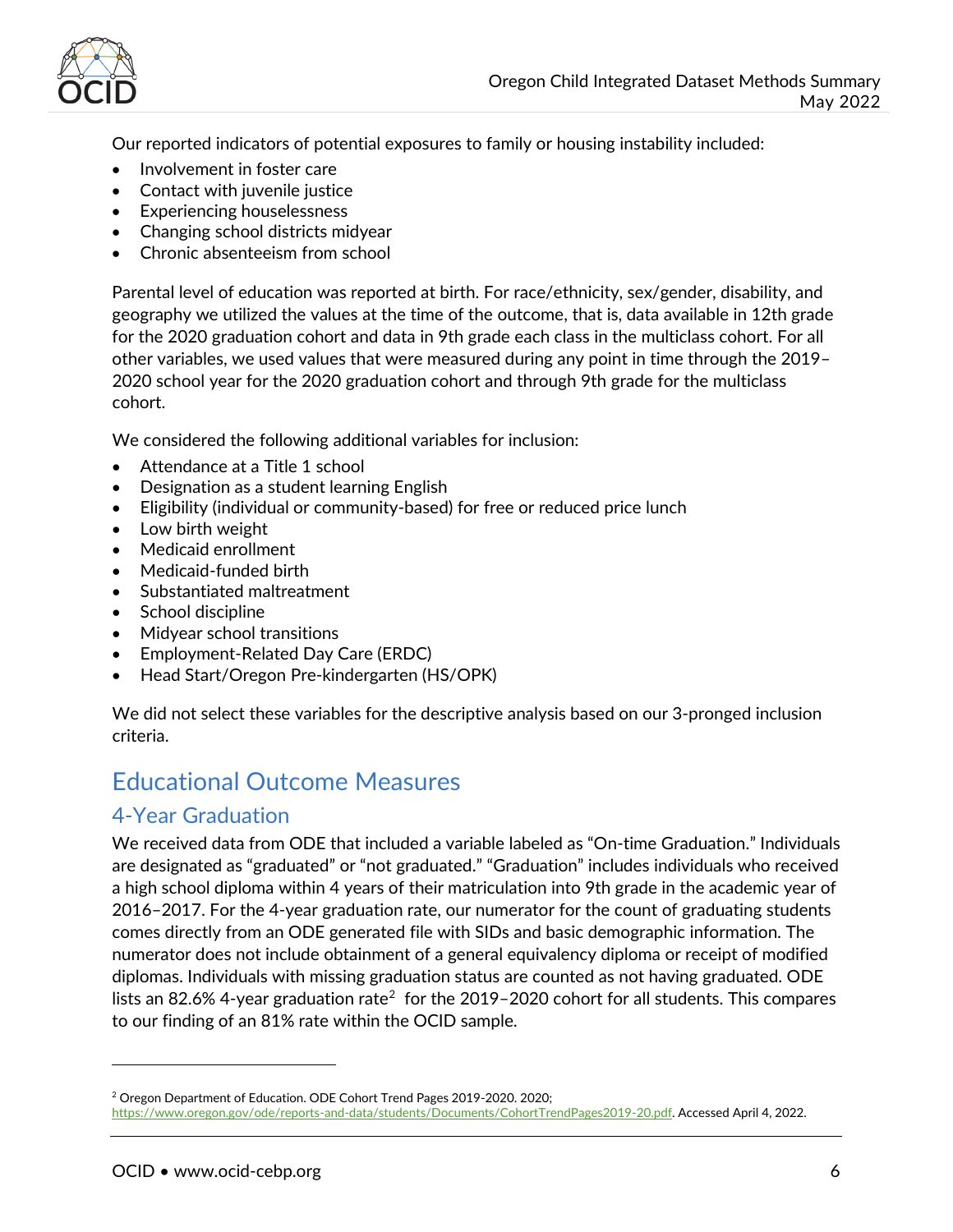

Our sample is restricted to the OCID population. This includes youth who attended 1 or more day of school with a standard instruction program and who were born in Oregon to Oregon resident mothers from 2001 onward. Currently OCID does not have 5- or 6-year graduation data, as the 2020 graduating class was the first to matriculate within the OCID cohort.

*Source: ODE*

## <span id="page-6-0"></span>9th Grade On-Track to Graduate

We used a binary (yes or no) 9GOT variable from ODE data. ODE defined being "on-track" as first-time high school students enrolled in 9th grade who earned at least 25% of regular graduation credits by the start of their 10th grade year. Our sample includes individuals matriculating into 9th grade for the academic years of 2016–2017, 2017–2018, 2018–2019, and 2019–2020.

For the 9GOT proportion, our numerator for the count of on-track high school students enrolled in 9th grade for the first time comes directly from an ODE generated file with SIDs and basic demographic information. Our denominator consists of all first-time high school students enrolled in 9th grade who attended 1 or more day of school within a standard instruction program and were born in Oregon, to Oregon resident mothers. Our reported proportions of 82% on-track to graduate, for the OCID multiclass 9th-grade cohort, corresponded closely to the 8[3](#page-6-1)% to 85% reported for all students reported in the ODE Statewide Report Card<sup>3</sup> for a similar reference period.

Due to the COVID-19 pandemic, 9GOT data collection in the 2019–2020 academic year differed from previous years. On a statewide level, there are minimal differences in 9GOT rates between the 2018–2019 and 2019–2020 academic years (84.5% vs 85.3%[4\)](#page-6-2). Because of the changes in data collection, ODE has cautioned against direct comparisons of 9GOT rates at a granular geographic level, such as by school district or school.

To determine whether the 2019–2020 9GOT rate was an outlier, we examined how 9GOT rates varied by school districts across 3 school years (2017–2018 through 2019–2020). As seen in [Table B1](#page-16-1) in Appendix B, the 2019–2020 percentages of "on-track" did vary by school district. When we examined the year-to-year differences at a statewide level, the average variation was not substantially different from that seen between years without COVID-19-related data collection changes. In Table 1 below, we present the statewide average for the difference between the on-track percentages for the reference year and the previous year. We also show the calculated average relative change (percent from previous year - percent from reference year / reference year). When comparing the 2017–2018 school year to the 2018–2019 school year, we found an average relative change in 9th grade on-track rates of 4.1 percentage points. This was similar to the average relative difference of 3.2 percentage points when we compared the

 $\overline{a}$ 

<span id="page-6-1"></span><sup>3</sup> Oregon Department of Education. ODE Statewide Report Card 2020-2021. 2021;

<span id="page-6-2"></span>[https://www.oregon.gov/ode/schools-and-districts/reportcards/Documents/rptcard2021.pdf.](https://www.oregon.gov/ode/schools-and-districts/reportcards/Documents/rptcard2021.pdf) Accessed April 4, 2022.<br><sup>4</sup> Oregon Department of Education Annual Performance Progress Report. 2021; [https://www.oregonlegislature.gov/lfo/APPR/APPR\\_ODE\\_2021-09-29.pdf.](https://www.oregonlegislature.gov/lfo/APPR/APPR_ODE_2021-09-29.pdf) Accessed April 20, 2022.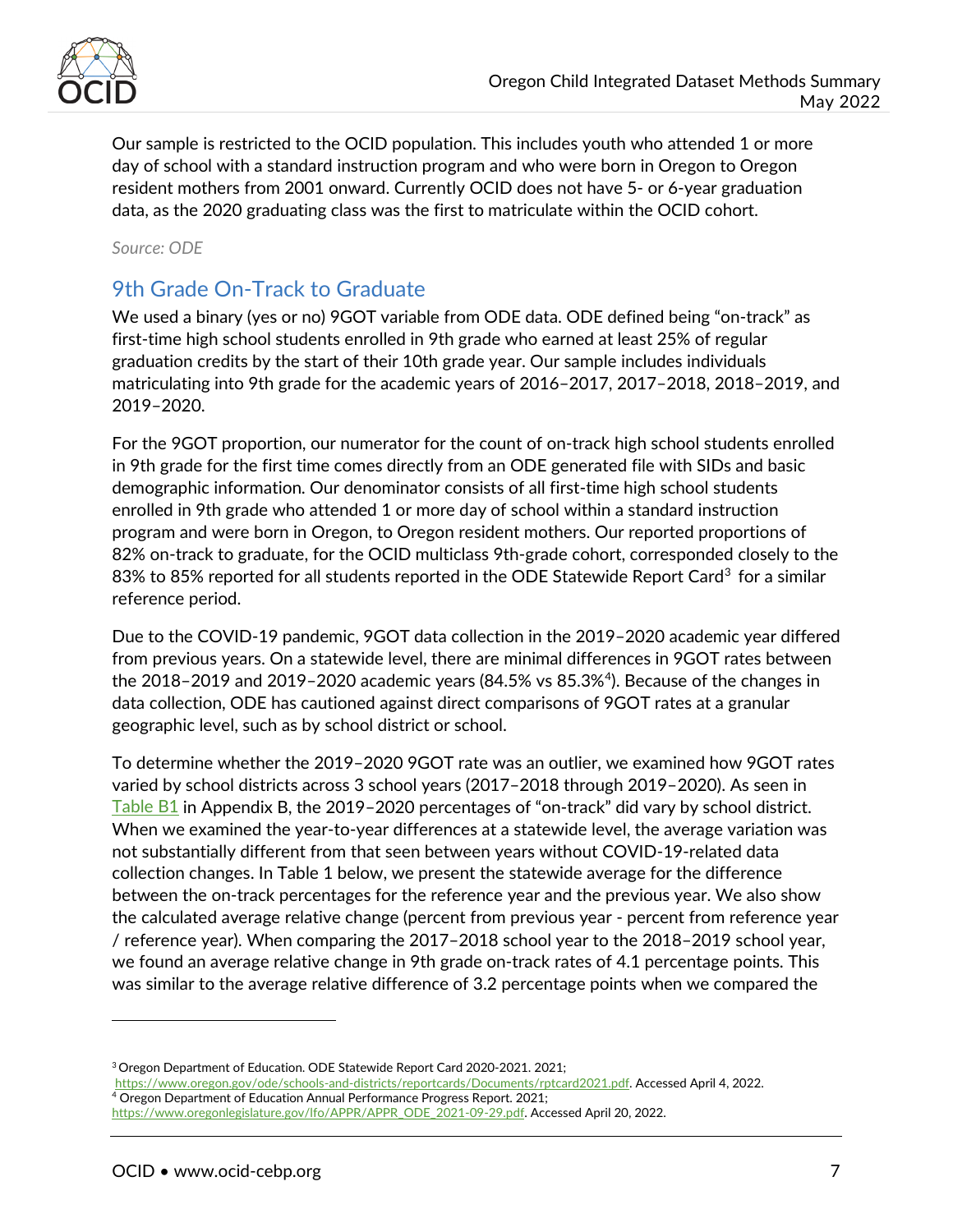

2018–2019 school year to the 2019–2020 school year. Given that our analysis was primarily at the state level and does not directly compare schools or school districts, we felt that this data was sufficiently robust for the 2019–2020 9th grade class to be used for our analysis.

#### Table 1. Year-to-Year Variation in Statewide Percent of 9th Grade On-Track

|                             | CHANGE IN ON-TRACK RATE IN PERCENTAGE POINTS |                        |  |  |  |  |  |
|-----------------------------|----------------------------------------------|------------------------|--|--|--|--|--|
|                             | 2018-2019 TO 2019-2020                       | 2017-2018 TO 2018-2019 |  |  |  |  |  |
| Average difference          | 14                                           | 11                     |  |  |  |  |  |
| Average relative difference | 32                                           | 3 R                    |  |  |  |  |  |

*Source: ODE*

## <span id="page-7-0"></span>Equity Components

#### <span id="page-7-1"></span>Race/Ethnicity

OCID data partners and agencies may have different data definitions or methodology for reporting individual or family race and ethnicity, which are not easily reconciled. With input from state partners and subject matter experts, we developed a [methodology](https://www.ocid-cebp.org/wp-content/uploads/2021/02/OCID-Race-and-Ethnicity-Data-Overview.pdf) to select information for individuals when there were multiple options within and across points in time. The OCID Race and Ethnicity Data Overview provides a detailed summary on the guiding methodology and technical steps used to assign race and ethnicity from across the OCID data sources.

Table 2 below shows a comparison between OCID's race and ethnicity designations and ODE's records for the class of 2020 cohort. The OCID methodology typically results in higher proportions of populations identified as American Indian/Alaskan Native, Asian, and Black/African American.

|                                  |               | OCID METHODOLOGY | ODE METHODOLOGY |                |  |
|----------------------------------|---------------|------------------|-----------------|----------------|--|
| RACE OR ETHNICITY CATEGORY       | <b>NUMBER</b> | <b>PERCENT</b>   | <b>NUMBER</b>   | <b>PERCENT</b> |  |
| American Indian/Alaskan Native   | 3.730         | 12%              | 420             | 2%             |  |
| Asian                            | 1.330         | 4%               | 860             | 3%             |  |
| Black/African American           | 1.000         | 3%               | 440             | 2%             |  |
| Hispanic/Latinx                  | 4.270         | 14%              | 6.200           | 21%            |  |
| Native Hawaiian/Pacific Islander | 390           | 1%               | 130             | $~1\%$         |  |
| Multiracial                      | Not used      | Not used         | 1.610           | 6%             |  |
| White                            | 19.690        | 65%              | 19.250          | 63%            |  |
| Unknown                          | ~11           | $~1\%$           | 1.500           | 5%             |  |

#### Table 2. Comparison of OCID and ODE Methodology for Determining Race and Ethnicity Categories for Students in the Class of 2020 Cohort

*Source: ODE, Oregon Health Authority (OHA), ODHS*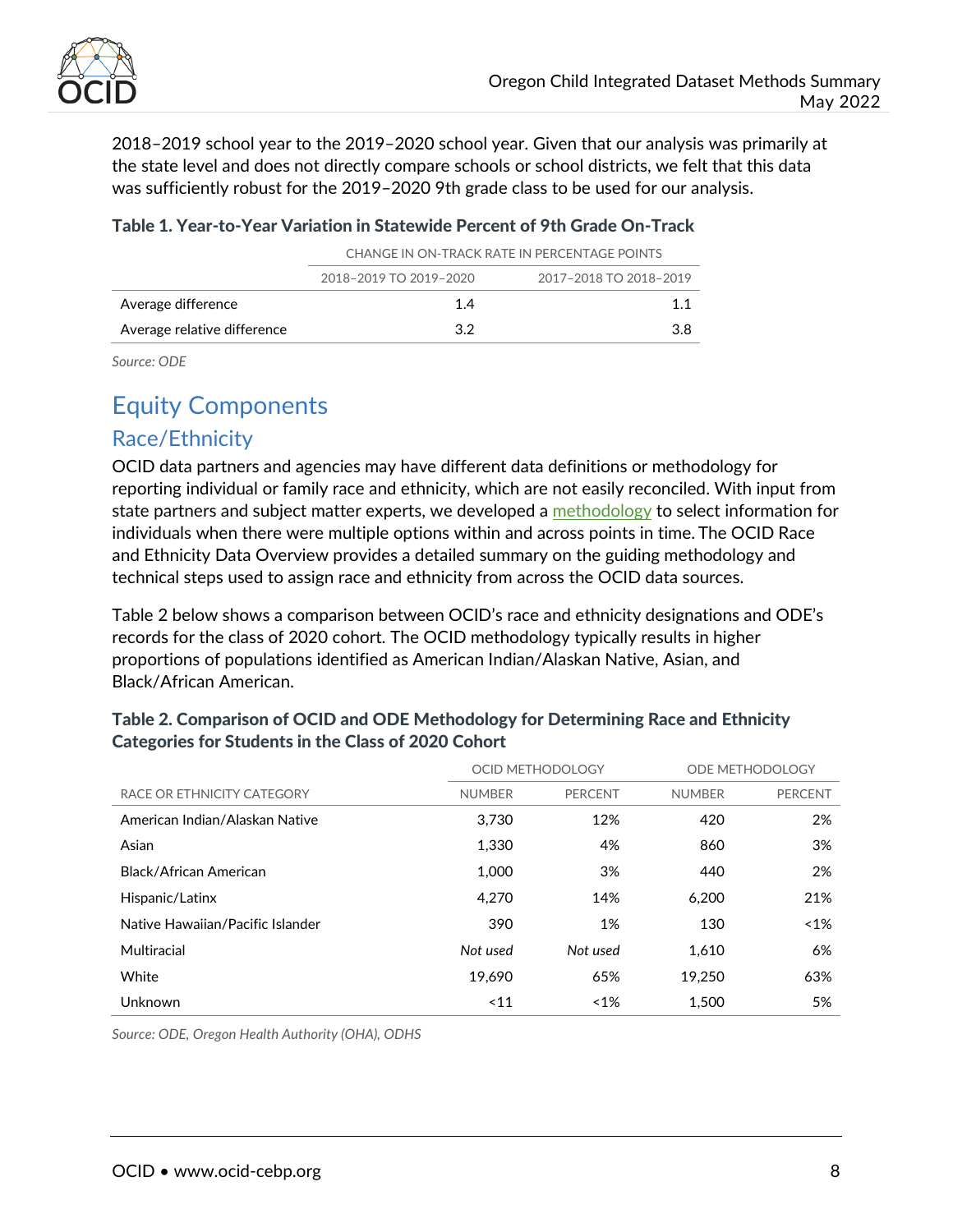

### <span id="page-8-0"></span>Sex/Gender

We utilized sex assigned at birth from birth certificate information, data collected through participation in ODE and OHA programs, and other data that captures gender terminology used to collect sex. Similar to the OCID race and ethnicity methodology, individuals are initially documented as the sex assigned at birth, and then reassigned if more recent data indicate a change in identification. Most sources were restricted to male/female categories until 2018– 2019, when ODE added a non-binary option to enrollment forms. $5$ 

While we explored the option of including non-binary gender, none of the youth within this cohort were indicated as having identified as non-binary in the administrative data we received. Possible explanations for this include records automatically rolling over from one school year to another, and the completion of demographic forms by the parent or caregiver rather than the student themselves. We intend for future OCID briefs to include non-binary gender to better estimate the effects across gender identities.

*Source: Vital Statistics; ODHS; OYA; ODE; OHA*

## <span id="page-8-1"></span>Disability (IEP)

We used an indicator for disability with a binary (ever or never) variable that included K-12 public school students with an Individual Education Program (IEP) designation, a school system assignment that a student requires accommodations to learn in the classroom, at any point during their educational career. Our data for this variable comes from the special education indicator in the ODE administrative dataset. We are aware of other available indicators for disability in the OCID data that include eligibility for Section 504 services, participation in Early Intervention or Early Childhood Special Education services, and information from Medicaid/CHIP claims data. We limited our exploration of disability in this analysis to students with IEPs during any academic year of the students' records.

*Source: ODE*

 $\overline{a}$ 

## <span id="page-8-2"></span>Geography

We divided counties in Oregon into 3 categories based on current population density**:** rural, urban, and the tri-county region.

- Rural counties included those whose largest city has a population fewer than 50,000: Baker, Clatsop, Columbia, Coos, Crook, Curry, Douglas, Gilliam, Grant, Harney, Hood River, Jefferson, Josephine, Klamath, Lake, Lincoln, Malheur, Morrow, Sherman, Tillamook, Umatilla, Union, Wallowa, Wheeler, Wasco, and Yamhill
- Urban counties included non-Metro counties whose largest city has a population of greater than 50,000: Benton, Deschutes, Jackson, Lane, Linn, Marion, and Polk
- Tri-county region included the 3 counties comprising the Portland metropolitan region: Clackamas, Multnomah, and Washington

<span id="page-8-3"></span><sup>5</sup> Colt, G. Oregon Department of Education. Executive Numbered Memo: 008-2017-18 New Gender Code for 2018-19. 2018; [https://www.oregon.gov/ode/about-us/Documents/Executive%20Numbered%20Memo%20Gender%20ID%20for%20data%20colle](https://www.oregon.gov/ode/aboutus/Documents/Executive%20Numbered%20Memo%20Gender%20ID%20for%20data%20collections.pdf) [ctions.pdf.](https://www.oregon.gov/ode/aboutus/Documents/Executive%20Numbered%20Memo%20Gender%20ID%20for%20data%20collections.pdf) Accessed April 4, 2022.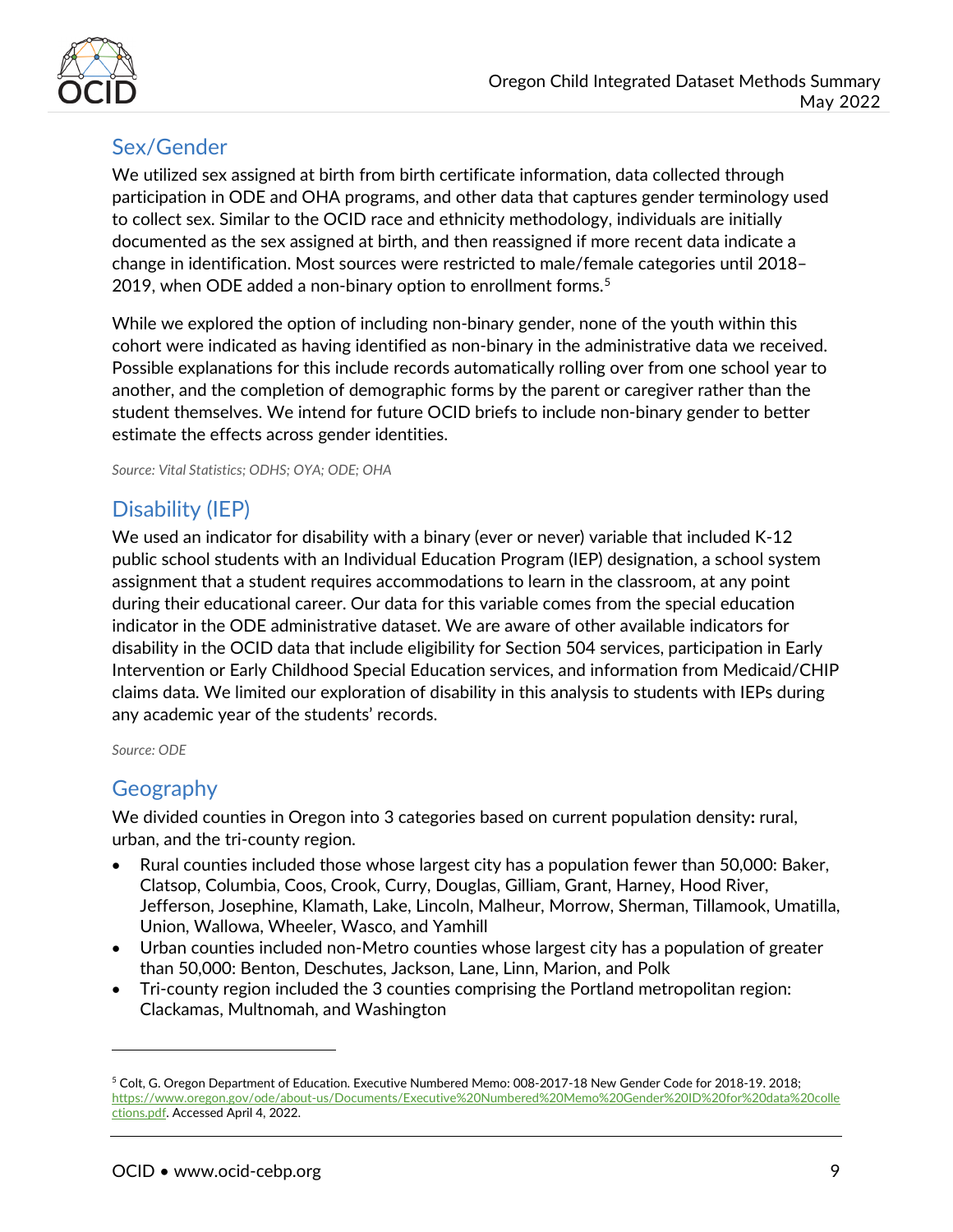

*Source: OCID methodology*

# <span id="page-9-0"></span>Indicators of Potential Exposure to Family or Housing Instability Contact with Foster Care

<span id="page-9-1"></span>Foster care contact was coded as a binary variable (ever or never) from 'report end date' in the Adoption and Foster Care Analysis and Reporting System (AFCARS) data sent to OCID from ODHS. Based on conversations with members at ODHS, we considered any enrollment or designation of administrative enrollment as contact with the foster care system, regardless of the placement outcome. Foster care contact data consists of any placement since 2001.

*Source: ODHS*

#### <span id="page-9-2"></span>Contact with Juvenile Justice

We coded contact with the juvenile justice system as a binary variable (ever or never) based on data sent to OCID from OYA. We considered any referral for a misdemeanor, felony, murder, violation, or other offense based on the most serious Oregon Revised Statutes code, regardless of the outcome of that referral, as having contact with the juvenile justice system.

*Source: OYA*

#### <span id="page-9-3"></span>Students Experiencing Houselessness

We coded students experiencing houselessness as a binary variable (ever or never) based on data sent to OCID by ODE. For our proxy of students experiencing houselessness, we considered any students who were determined to be McKinney-Vento eligible for any duration of an academic year, as having experienced houselessness. McKinney-Vento eligibility is defined as individuals who lack a fixed, regular, and adequate nighttime residence. This definition includes individuals sharing the housing of other people ("doubling-up"); living in emergency or transitional shelters; living in motels, hotels or campgrounds; and living in vehicles, public spaces, abandoned buildings, or substandard housing.

This indicator of experiencing houselessness first became available for individual student administrative records during the 2012–2013 academic year; therefore, we do not have information about houselessness prior to that academic year. Due to school closures during the COVID pandemic, estimates of youth experiencing houselessness may be underestimated for the 2019–2020 academic year.

*Source: ODE*

#### <span id="page-9-4"></span>Changing School Districts Midyear

We coded midyear school district transitions as a binary variable (ever or never), based on data sent to OCID from ODE. Individuals were classified as having experienced a midyear school district transition if they attended 1 or more school districts, for at least 1 day, within a single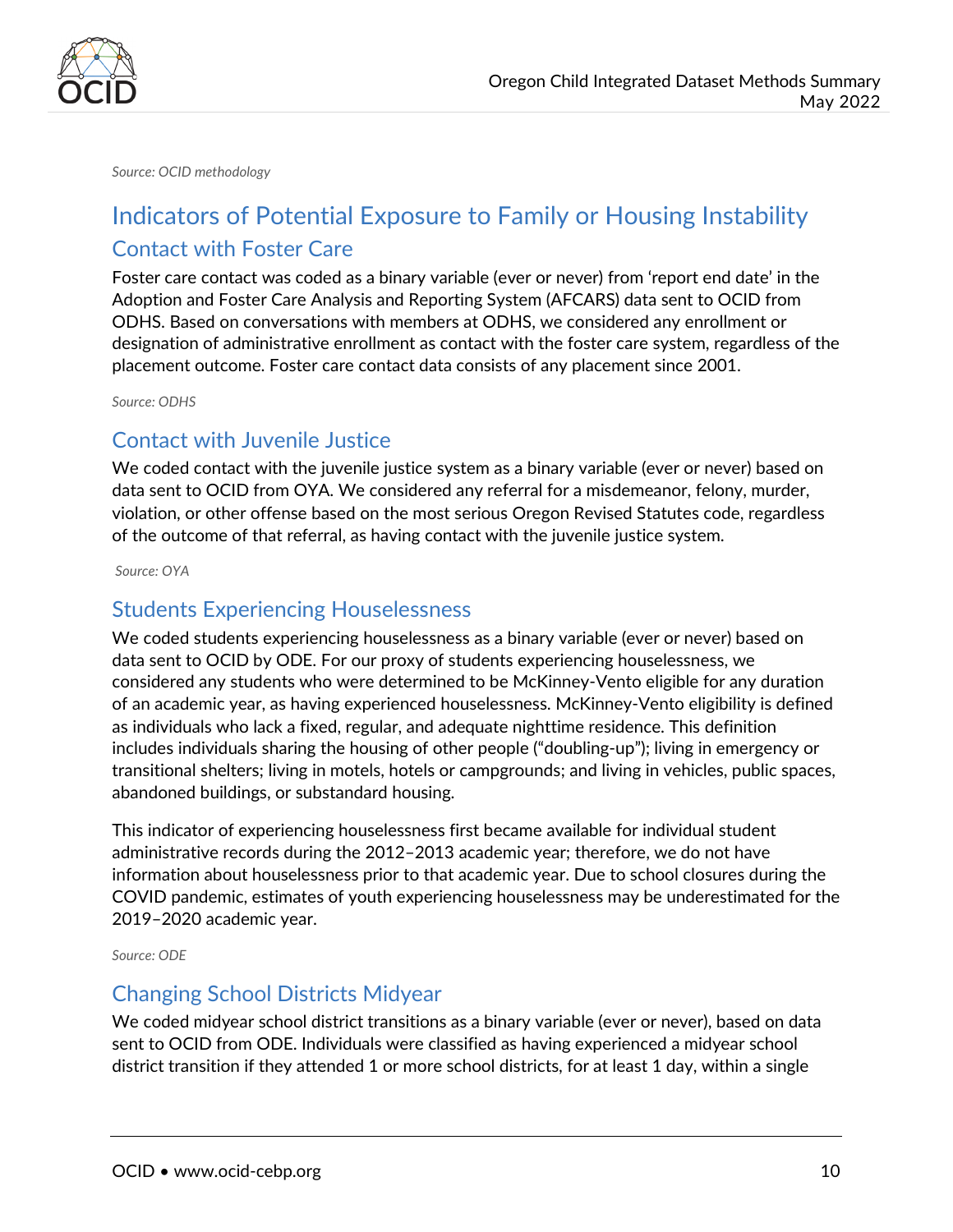

academic year. Transitions outside of public school (i.e., homeschooled or private schools) and during the summer between school years were not included.

Due to the COVID-19 pandemic, attendance data was not collected for the 2019–2020 academic year. Therefore, data for the 2019–2020 academic year includes all youth, as it was not possible to exclude youth with less than 1 day of enrollment.

*Source: ODE*

### <span id="page-10-0"></span>Chronic Absenteeism

We coded student absenteeism as a binary variable (chronically absent or regular attender), based on data from ODE. Students were classified as chronically absent if they were absent for more than 10% of instructional days within an academic year, for any academic year within their education career. Instructional days are the sum of absent and present days as measured by ODE.

Due to the COVID-19 pandemic, attendance data were not collected for the 2019–2020 academic year. Therefore, data are only reported through 2018–2019 academic year.

*Source: ODE*

# <span id="page-10-1"></span>Indicators of Potential Exposure to Income Insecurity

#### <span id="page-10-2"></span>Enrollment in TANF

We coded enrollment in TANF as a binary variable (ever or never), based on data sent to OCID by ICS. TANF provides cash assistance to families with income eligibility up to 37% of the federal poverty level. Participation in this program served as a proxy for the highest level of documented income insecurity within our analysis. We designated students as enrolled in TANF if the child's family was enrolled during any calendar year of the child's life until the measurement of the outcome. As TANF is measured at the family level and does not indicate individual receipt of services, all children within a family are designated as having received TANF.

*Source: ICS*

#### <span id="page-10-3"></span>Enrollment in SNAP

We coded enrollment in SNAP as a binary variable (ever or never), based on data sent to OCID by ICS. SNAP, with the requirement of a family unit income eligibility of up to 185% of the federal poverty level, provides another proxy for documented income insecurity above TANF eligibility levels. We designated students as enrolled in SNAP if the child's family was enrolled at any time during the child's life until the measurement of the outcome. As SNAP is measured at the family level, and does not indicate individual receipt of services, all children within a family were designated as having received SNAP.

*Source: ICS*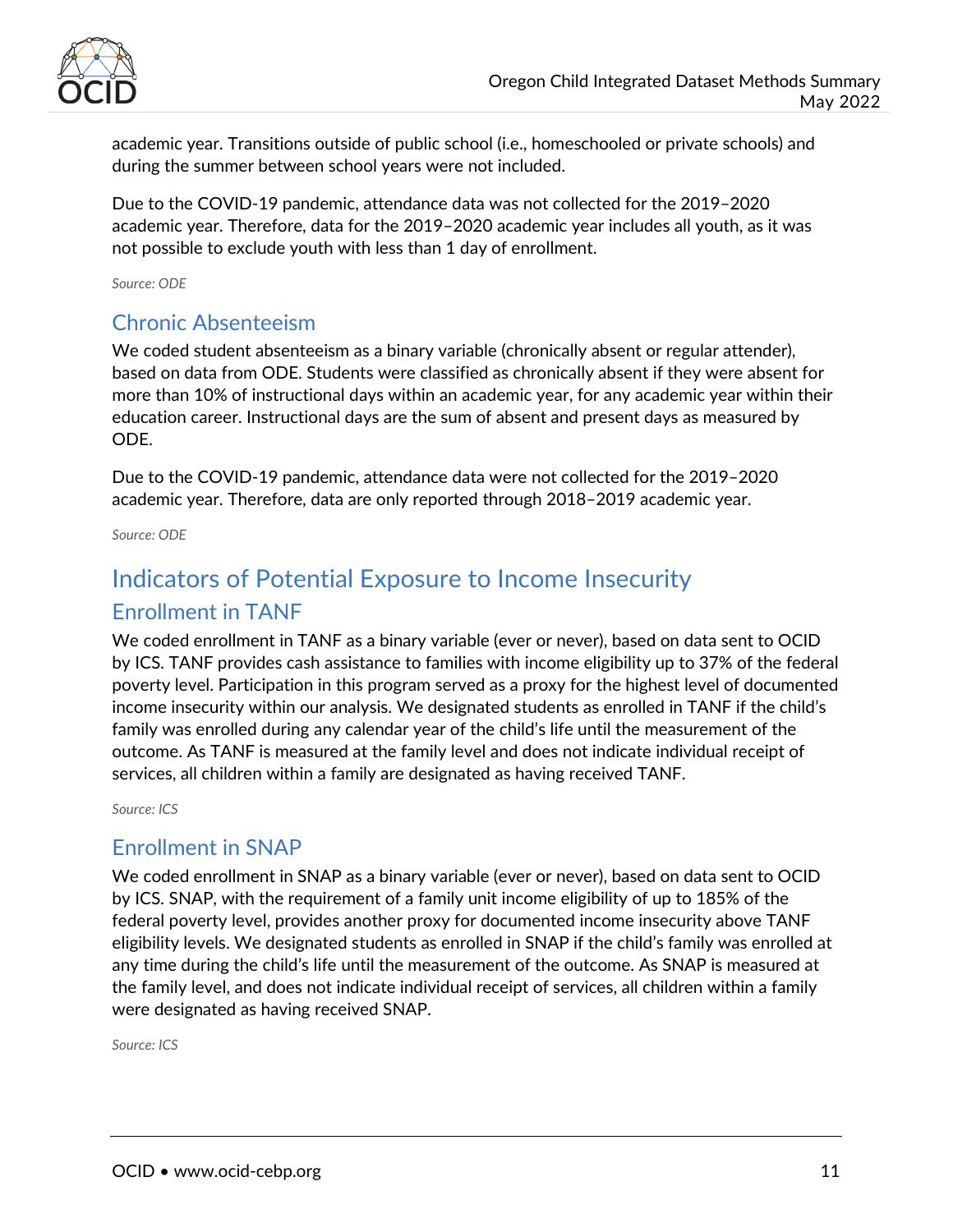

## <span id="page-11-0"></span>Parent Level of Education at Birth

We categorized students by the reported highest number of years of education for the first or second parent listed on the birth certificate. From this variable, students were designated as having a parent who completed fewer than 4 years of high school, fewer than 4 years or college education, or 4 or more years of college education. We collapsed information from the birth record into the 3 categories described above.

*Source: Vital Statistics*

# <span id="page-11-1"></span>Other Variables Considered for Analysis

## <span id="page-11-2"></span>Designation as a Student who is Learning the English Language

We coded students learning the English language as a binary variable (ever or never), based on data sent to OCID by ODE. This variable indicated students whose administrative records show that they were ever eligible for services related to learning the English language.

*Source: ODE*

### <span id="page-11-3"></span>Experiencing School Discipline

We coded students experiencing school discipline as a binary variable (ever or never), based on data sent to OCID by ODE. This variable indicated students ever had documentation of school discipline while enrolled in Oregon public schools, including students with a suspension (inschool or out-of-school) or expulsion during any school year of the students' records. This category did not include removal of students to an alternative setting. Due to the COVID-19 pandemic in 2020, counts for experiences of school discipline may be underestimated for the 2019–2020 academic year.

*Source: ODE*

## <span id="page-11-4"></span>Individual or Community Eligibility for Free or Reduced Price Lunch (FRPL)

We coded student eligibility for FRPL as a binary variable (ever or never), based on data from ODE. This variable indicates if the student ever attended a school with FRPL at the school level or was determined as being individually eligible for FRPL. The ever or never FRPL variable could be an indicator of either individual eligibility for FRPL based on family economic circumstances, or school-wide eligibility based on a certain proportion of students in that school meeting the individual eligibility requirements.

*Source: ODE*

### <span id="page-11-5"></span>Changing Schools Midyear

We coded midyear school transitions as a binary variable (ever or never), based on data sent to OCID from ODE. Individuals were classified as having experienced a midyear school transition if they attended 1 or more schools, for at least 1 day, within a single academic year. Transitions outside of public school (e.g., homeschools, private schools) were not included.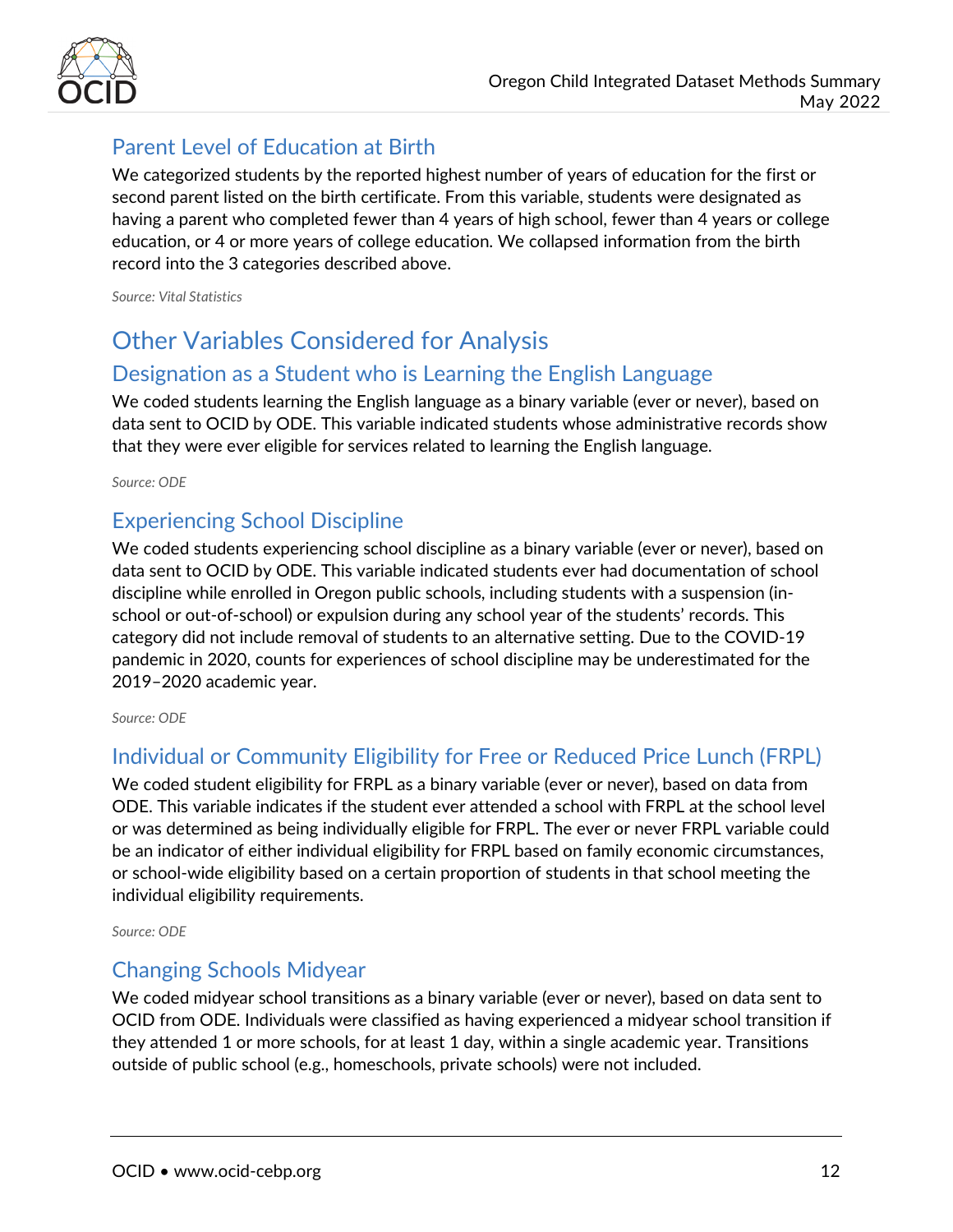

Due to the COVID-19 pandemic, attendance data was not collected for the 2019–2020 academic year. Therefore, data for the 2019–2020 academic year includes all youth, as it was not possible to exclude youth with less than 1 day of enrollment.

*Source: ODE*

### <span id="page-12-0"></span>Medicaid Enrollment

We coded Medicaid enrollment as a binary variable (ever or never), based on OHA Medicaid enrollment file data. This variable indicates that the healthcare coverage was provided by the Oregon Health Plan, the state's Medicaid program. Individuals were classified as having ever been enrolled in Medicaid if the individual had 1 or more total months' of enrollment during any time of the child's life until the measurement of the outcome. As we only have partial Medicaid claims data from 2001, data for youth born in 2001 were supplemented with health coverage information reported on the birth certificate. While birth certificate data underestimate the number of individuals covered by Medicaid, due to being self-reported among other factors, these data were included to present a more complete picture of enrollment by age for the oldest youth in our cohort.

*Source: OHA and Vital Statistics*

#### <span id="page-12-1"></span>Substantiated Maltreatment

We coded substantiated maltreatment as a binary variable (ever or never), based on data sent to OCID from ODHS. Individuals were coded as having experienced substantiated maltreatment if they ever had a report of maltreatment that was substantiated, regardless of the outcome of that investigation (e.g., removal to foster care, safety plan for staying in current home).

Due to the availability of information for records of substantiated maltreatment beginning in 2005, early experiences of maltreatment (prior to 2005) may not be captured for the oldest youth in our cohort. Our indictor may therefore underestimate the count of youth who have ever experienced substantiated maltreatment.

*Source: ODHS*

### <span id="page-12-2"></span>Attending a Title I School

We coded enrollment in a Title 1 School as a binary variable (ever or never), based on data sent to OCID by ODE. This variable indicates the students whose administrative records indicate that they were ever enrolled at a Title I school.

*Source: ODE*

### <span id="page-12-3"></span>Enrollment in Employment-Related Day Care (ERDC)

We coded ERDC enrollment as a binary variable (ever or never), based on data sent to OCID from ICS. This variable indicates the students whose administrative records indicated they were ever enrolled in ERDC, for any duration of time. Due to the measurement of ERDC enrollment at the family level, any youth within a family that was enrolled in ERDC was coded as having received ERDC services.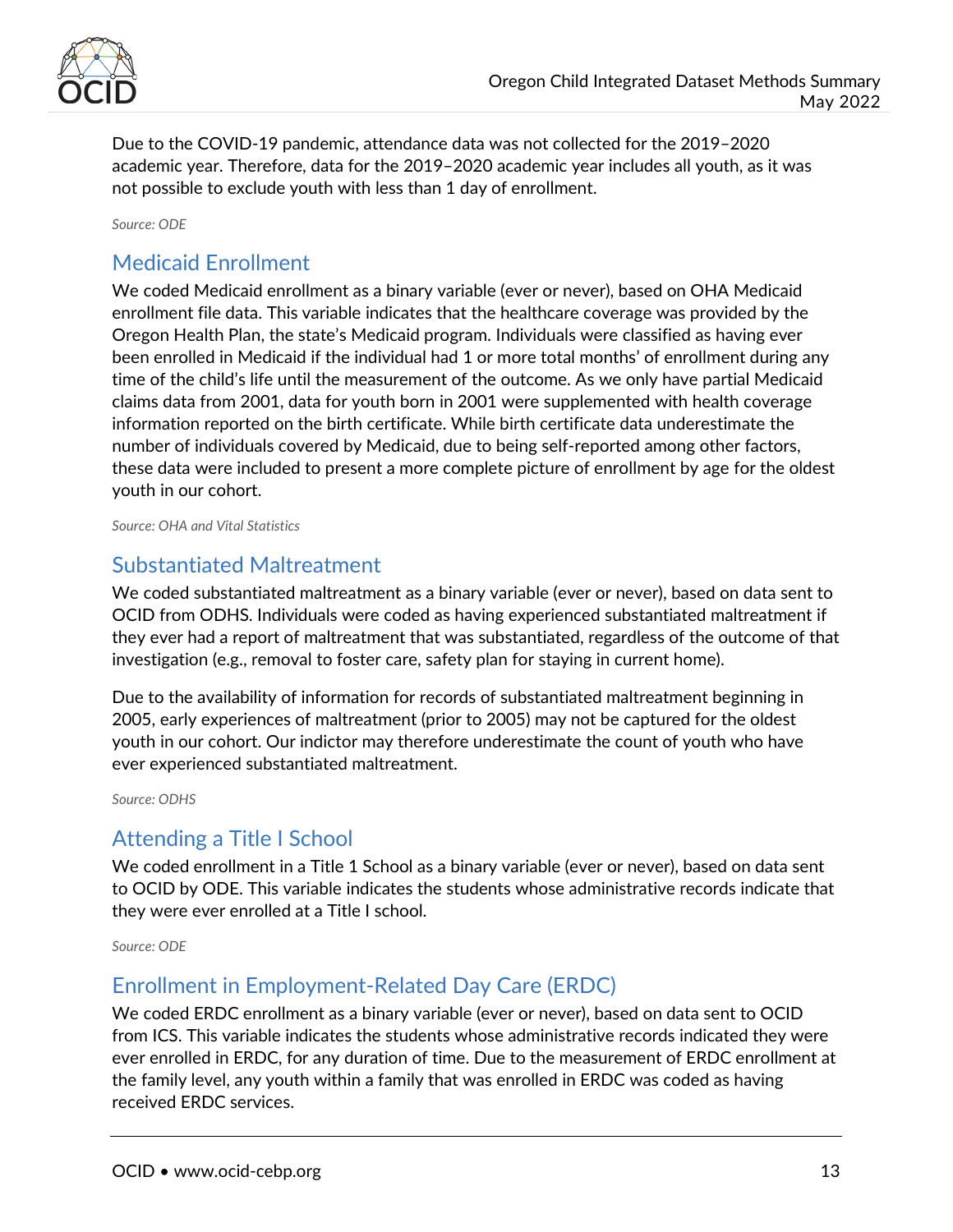

This variable may therefore overestimate the percentage of students who attended day care using supplemental funding from ERDC, as it was not possible to determine individual receipt of service.

*Source: ICS*

## <span id="page-13-0"></span>Prenatal Tobacco Use

We coded prenatal tobacco use as a binary variable (yes or no), based on data sent to OCID from information collected on birth certificates. This variable indicates youth whose gestational parent indicated using tobacco products for any length of time in any quantity during the prenatal period.

This variable does not capture frequency or amount of gestational parent tobacco use, type of tobacco product, prior tobacco use, or household, occupational, or other environmental exposures to tobacco products.

*Source: Vital Statistics*

### <span id="page-13-1"></span>Medicaid-funded Birth

We coded Medicaid-funded birth as a binary variable (yes or no), based on OHA Medicaid enrollment file data. This variable indicates that the costs associated with an individual's birth were paid for by the Oregon Health Plan, the state's Medicaid program. We only have partial Medicaid claims data from 2001 so we excluded this year from any outcome calculations.

*Source: OHA*

### <span id="page-13-2"></span>HS/OPK Enrollment

We coded HS/OPK enrollment as a binary variable (yes or no), based on data sent to OCID from ODE's Early Learning Division (ELD). This variable indicates any student with enrollment in HS/OPK, for any duration, within an academic year.

Information about HS/OPK enrollment data is not available to OCID prior to 2005. Therefore, our indicator may underestimate the proportion of youth with OPK enrollment, particularly for the oldest youth in our cohort (born 2001 to 2002).

*Source: ELD*

#### <span id="page-13-3"></span>Low Birth Weight

We coded low birthweight as a binary variable (yes or no), based on data sent to OCID from vital statistics at OHA. This variable indicated any individual with a birth weight of less than 2,500 grams on their birth certificate.

*Source: OHA*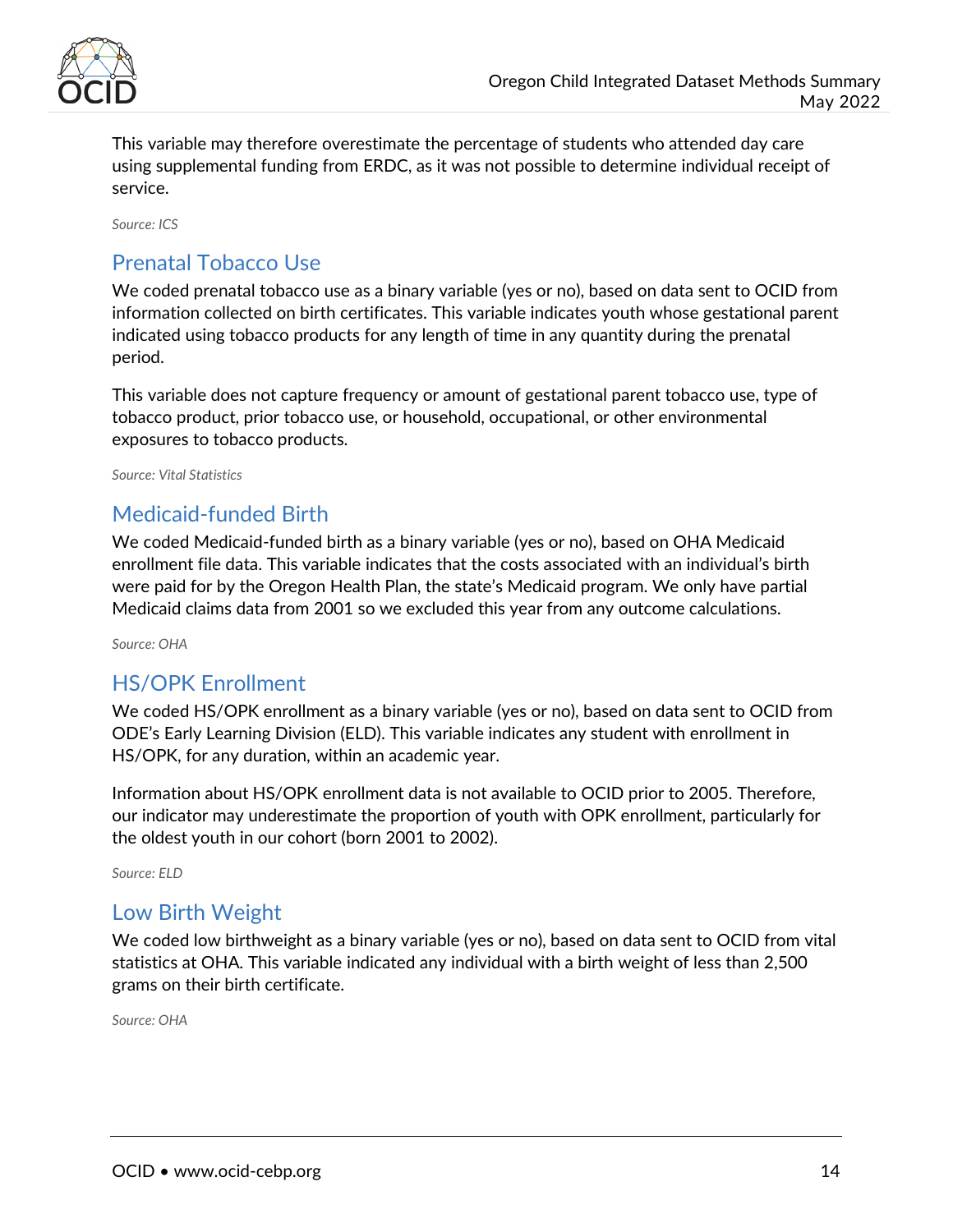

# <span id="page-14-0"></span>**Limitations**

The following section outlines main limitations for the findings we presented in the descriptive analysis.

In our descriptive analysis of graduation and 9GOT, we did not conduct formal statistical tests or evaluate associations in a robust manner. We designed the descriptive analysis to present layered counts and frequencies between variables. We did not make assumptions for associations or causal inference. We were reliant on the accuracy of secondary data collected for different purposes. Our data points were transformed into binary measures that may not accurately capture either the full individual experience or the larger environmental, structural, or social effects present.

As stated before, the OCID sample was restricted to children born in Oregon to Oregon resident mothers, which limits our sample to part of the entire body of students receiving public school education. We reported on 24,560 individuals designated as 4-year graduates in OCID compared to 35,964 high school diplomas awarded statewide as reported by ODE. [6](#page-14-2) As such, we might expect that some of the observed differences by layered variables may differ those from the total population of students enrolled in Oregon public schools.

The COVID-19 pandemic began in the spring of 2020, followed by large-scale wildfires throughout the state during the summer of 2020. For individual variables, change in reporting or suspected threats to validity are detailed above.

# <span id="page-14-1"></span>Acknowledgments

We are grateful to all participating members of our Governance Committee and to our collaborating data partners with multiple state agencies for their assistance on this brief.

 $\overline{a}$ 

<span id="page-14-2"></span> $6$  Oregon Department of Education. Cohort graduation rate 2019-2020 media file. 2021; [https://www.oregon.gov/ode/reports-and-data/students/Documents/cohortmediafile2019-2020\\_revised.xlsx.](https://www.oregon.gov/ode/reports-and-data/students/Documents/cohortmediafile2019-2020_revised.xlsx)  Accessed April 9, 2022.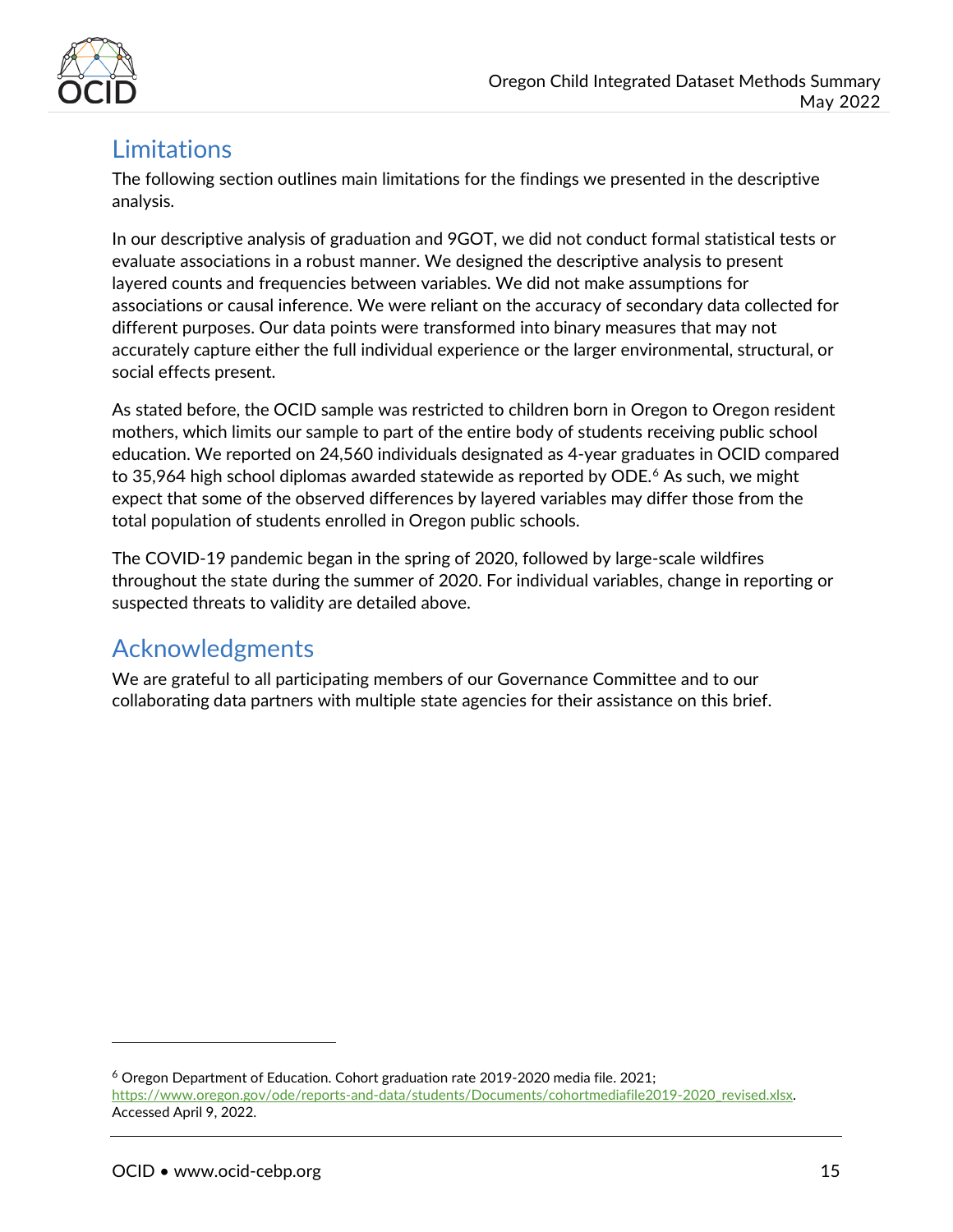

# <span id="page-15-0"></span>Appendix A. Literature Review

### <span id="page-15-1"></span>Development of Search

Our team conducted a literature review to identify relevant factors of interest for graduation or 9GOT. Our review included internet searches using DuckDuckgo and Google Scholar. Key terms used to search were *9th-grade on-track*, *high school graduation* and *high school graduation rates*. We also searched select state government Departure of Education (DoE) websites (including Oregon, Washington, Pennsylvania, and Maryland) to identify relevant articles.

### <span id="page-15-2"></span>Findings

We identified limited information about 9GOT, particularly peer-reviewed articles. Most of the information we identified was gathered from DoE websites, newspaper articles, blogs, and doctoral theses.

We identified 30 potential articles from our search, of which 8 articles described attendance rates, 9GOT, course enrollment, mobility, and discipline as predictors for graduation on time. $^{1\text{-}8}$ Several of these variables were measured through indicators such as Early Warning Indicator and Intervention Systems (EWS), course credits enrollment, and mentoring through school-based coaches, tutoring, and counseling. Houselessness, economically disabled students, chronic absenteeism were variables that negatively affected student's graduation and 9GOT status. Students identified as Black/African-American or Hispanic/Latino students were more likely to be off-track and to experience negative school-related outcomes, whereas students identified as Asian and White were noted to experience more positive outcomes. We considered these findings during the selection process for our variables of interest. Given the limited number of sources on the topic, we decided to include a wide number of available variables from the OCID data.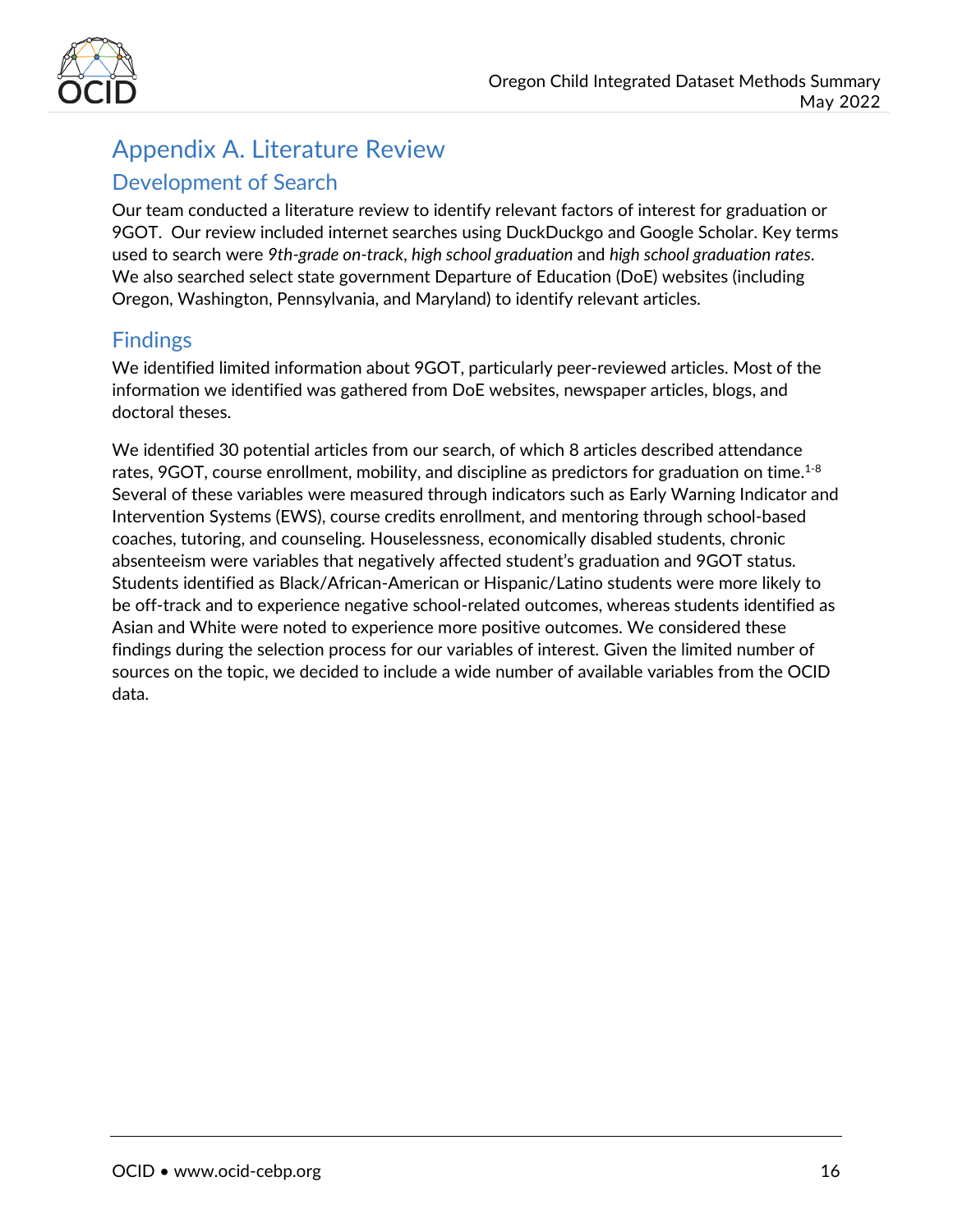

### <span id="page-16-0"></span>References

- 1. On-track status as a predictor of graduation. Oregon.gov. Accessed March 29, 2022. https://www.oregon.gov/ode/reports-anddata/Documents/databrief\_ontrack\_yr4\_v3.pdf
- 2. Predictors of on-time high school graduation. Oregon.gov. Accessed March 29, 2022. https://www.oregon.gov/ode/students-andfamily/GraduationImprovement/Documents/PredictorsofHSGraduation.pdf
- 3. Keeping students "on track" to graduation research and evaluation. Philasd.org. Accessed March 29, 2022. https://www.philasd.org/research/programsservices/projects/9th-grade-on-track/
- 4. Tanz A, Erdem-Akcay E. From ninth grade on-track to college matriculation: The path of the 2015-16 SDP ninth-grade cohort. Philasd.org. Accessed March 29, 2022. https://www.philasd.org/research/wp-content/uploads/sites/90/2020/06/9th-Grade-On-Track-to-College-Matriculation-Research-Report-June-2020.pdf
- 5. Oregon.gov. Accessed March 29, 2022. https://www.oregon.gov/ode/reports-anddata/Documents/databrief\_ontrack\_dropout.pdf
- 6. Zvoch K, Scalise K, Loan C, Farley D. Student success teams and Oregon's 9th grade transition: An in the pipeline investigation of the 9th grade on-track to graduation rate. In: SREE 2021 Conference. SREE; 2021.
- 7. Sorensen N, Heppen J, Allensworth E, et al. Efficacy of online vs. Face-to-face credit recovery courses for helping at-risk ninth-grade students in the United States get back on track. In: INTED2017 Proceedings. IATED; 2017:7375-7375.
- <span id="page-16-1"></span>8. Soland J, Kuhfeld M. Identifying students who are off-track academically at the start of secondary school: The role of social-emotional learning trajectories. Br J Educ Psychol. Published online 2021:e12463. doi:10.1111/bjep.12463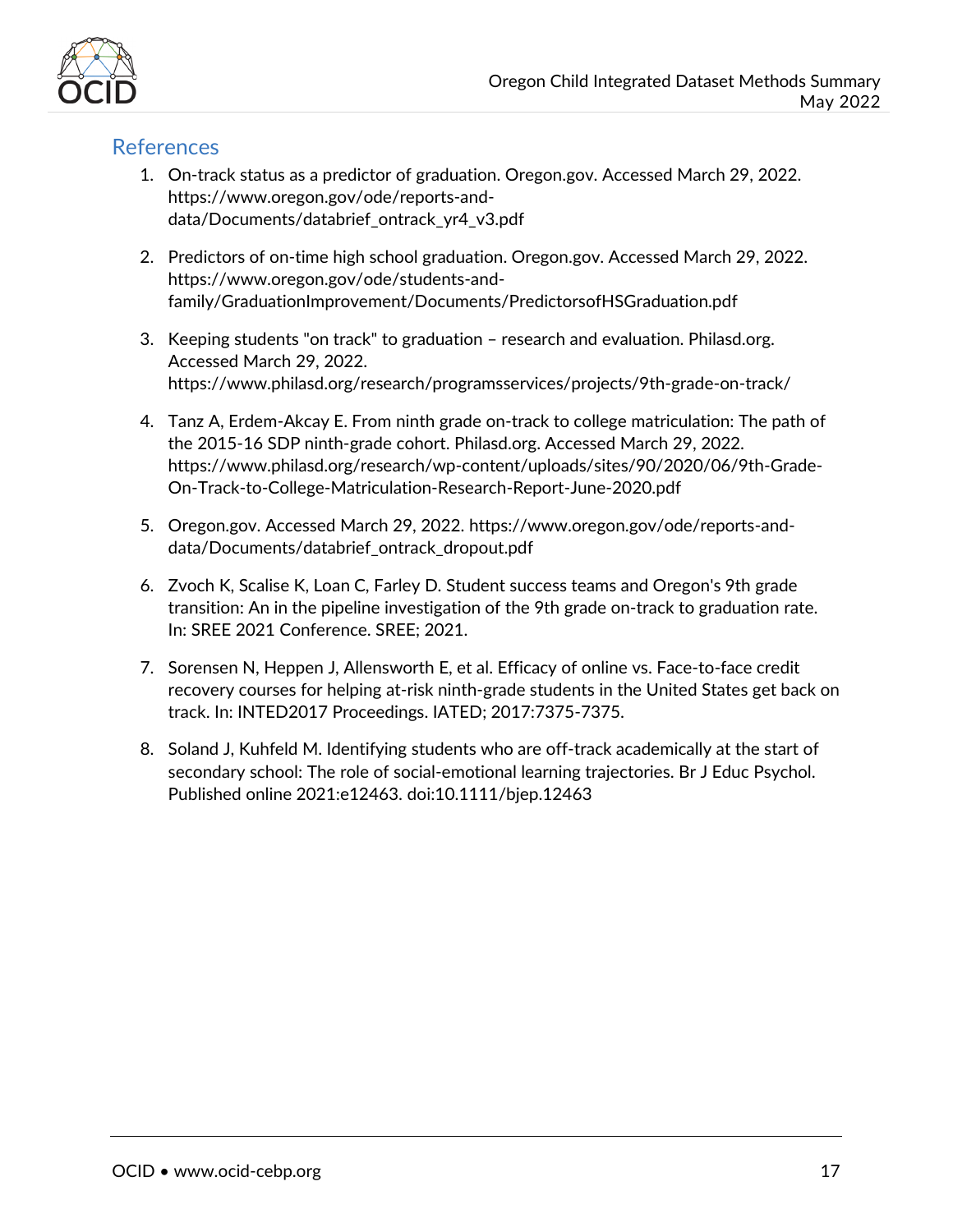

# <span id="page-17-0"></span>Appendix B. State-Level Changes by Year for 9th Grade On-Track **Status**

In Table B1, we report various metrics for the year-to-year changes in the percent of on-track first time high school students enrolled in 9th grade for all Oregon school districts. We compare the average and median annual changes in the percent of students on-track to graduate by school district from 2017–2018 and 2018–2019 to the most recent academic year of data (2019–2020). We also compare the relative difference (percent comparison year – percent reference year / percent reference year), to better understand the magnitude of differences. Finally, due to both positive and negative changes in 9th grade on-track rates across school districts, we compare the absolute value of differences.

#### Table B1: Statewide Annual Percentage Point Change for 9th Grade On-Track Status

|                             | CHANGE IN ON-TRACK RATE IN PERCENTAGE POINTS |                                               |   |  |  |  |  |
|-----------------------------|----------------------------------------------|-----------------------------------------------|---|--|--|--|--|
|                             | 2017-2018 TO 2018-2019                       | 2018-2019 TO 2019-2020 2017-2018 TO 2019-2020 |   |  |  |  |  |
| Average difference          |                                              |                                               |   |  |  |  |  |
| Median difference           | 0                                            | Ω                                             |   |  |  |  |  |
| Average relative difference | 4                                            | 3                                             | 3 |  |  |  |  |
| Average absolute difference | 10                                           | 11                                            |   |  |  |  |  |
| Source: ODE                 |                                              |                                               |   |  |  |  |  |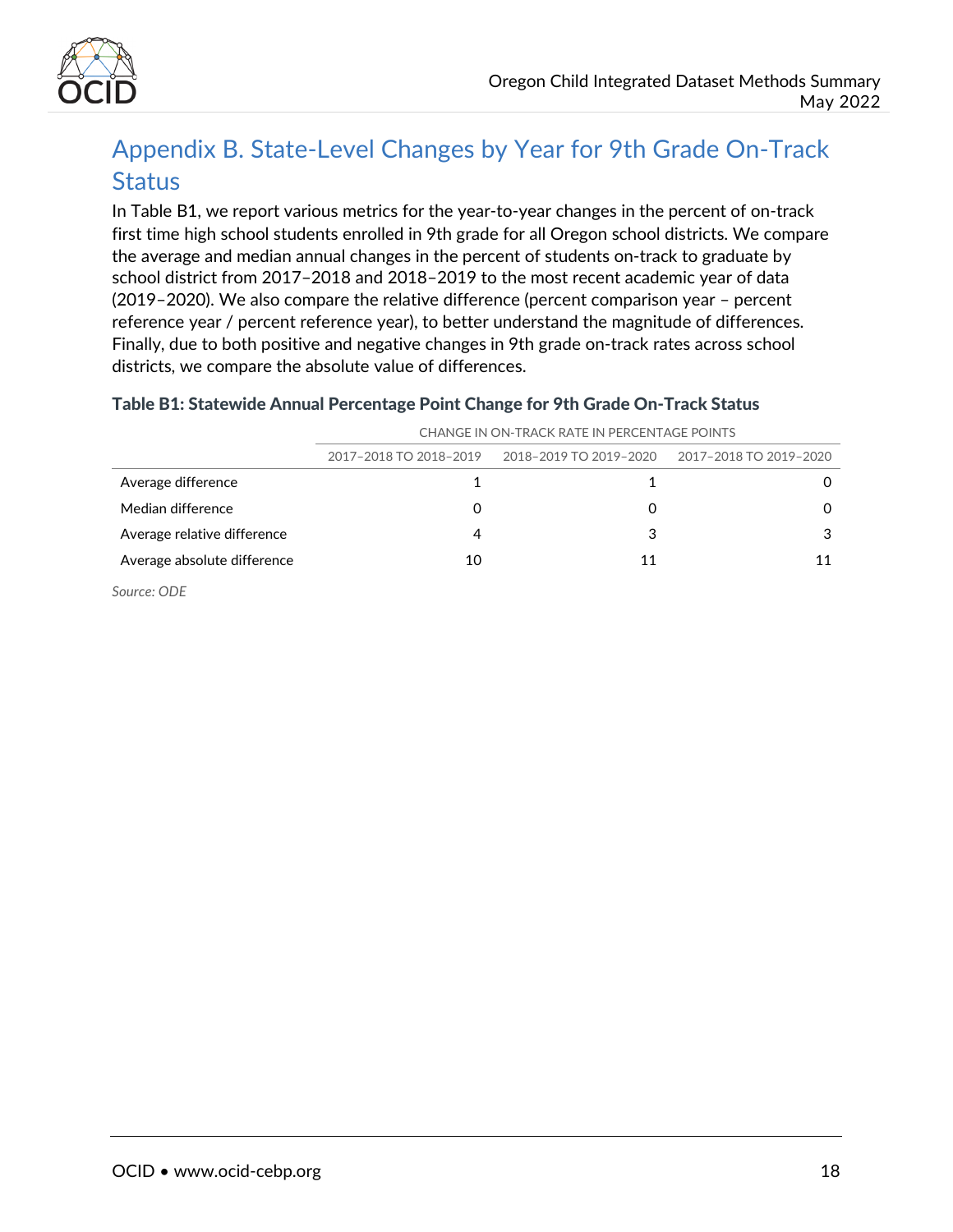

# Appendix C. Class of 2020 Cohort

In Table C1, we show the numbers, percentages, and differences in the respective proportions of 4-year graduation by variable for all variables considered for this analysis. Except where noted otherwise, all characteristics are measured as ever occurring across a student's lifespan through the 2019-2020 school year. The numbers we present are rounded counts of students.

<span id="page-18-0"></span>

|                                     |               | <b>GRADUATED</b>   | <b>NOT GRADUATED</b> |                    |                  | <b>GRADUATION RATE DIFFERENCES</b><br>(PERCENTAGE POINTS) |     |
|-------------------------------------|---------------|--------------------|----------------------|--------------------|------------------|-----------------------------------------------------------|-----|
| <b>VARIABLE</b>                     | <b>NUMBER</b> | <b>ROW PERCENT</b> | <b>NUMBER</b>        | <b>ROW PERCENT</b> | <b>ROW TOTAL</b> | DIFF. FROM REFERENCE GROUP                                | >20 |
| Class of 2020                       | 24,560        | 80.8               | 5,850                | 19.2               | 30,410           |                                                           |     |
| <b>Race and Ethnicity</b>           |               |                    |                      |                    |                  |                                                           |     |
| American Indian or Alaskan Native   | 2,830         | 75.9               | 900                  | 24.1               | 3,730            | $-5.7$                                                    |     |
| Asian                               | 1,220         | 91.7               | 110                  | 8.3                | 1,330            | 10.1                                                      |     |
| <b>Black or African American</b>    | 730           | 72.7               | 270                  | 27.3               | 10,00            | $-8.9$                                                    |     |
| Hispanic or Latinx                  | 3,390         | 79.4               | 880                  | 20.6               | 4,270            | $-2.2$                                                    |     |
| Native Hawaiian or Pacific Islander | 330           | 82.5               | 70                   | 17.5               | 400              | 1.1                                                       |     |
| White                               | 16,070        | 81.6               | 3,620                | 18.4               | 19,690           | ref                                                       |     |
| Sex/Gender                          |               |                    |                      |                    |                  |                                                           |     |
| Male                                | 12,240        | 78.7               | 3,300                | 21.3               | 15,550           | ref                                                       |     |
| Female                              | 12,310        | 82.8               | 2,550                | 17.2               | 14,860           | 4.1                                                       |     |
| <b>Disability</b>                   |               |                    |                      |                    |                  |                                                           |     |
| Ever had an IEP                     | 5,330         | 70.3               | 2,260                | 29.7               | 7,580            | $-13.9$                                                   |     |
| Never had an IEP                    | 19,230        | 84.3               | 3,600                | 15.8               | 22,820           | ref                                                       |     |

#### Table C1. Class of 2020, 4-year Graduation by Selected Student or Family Characteristics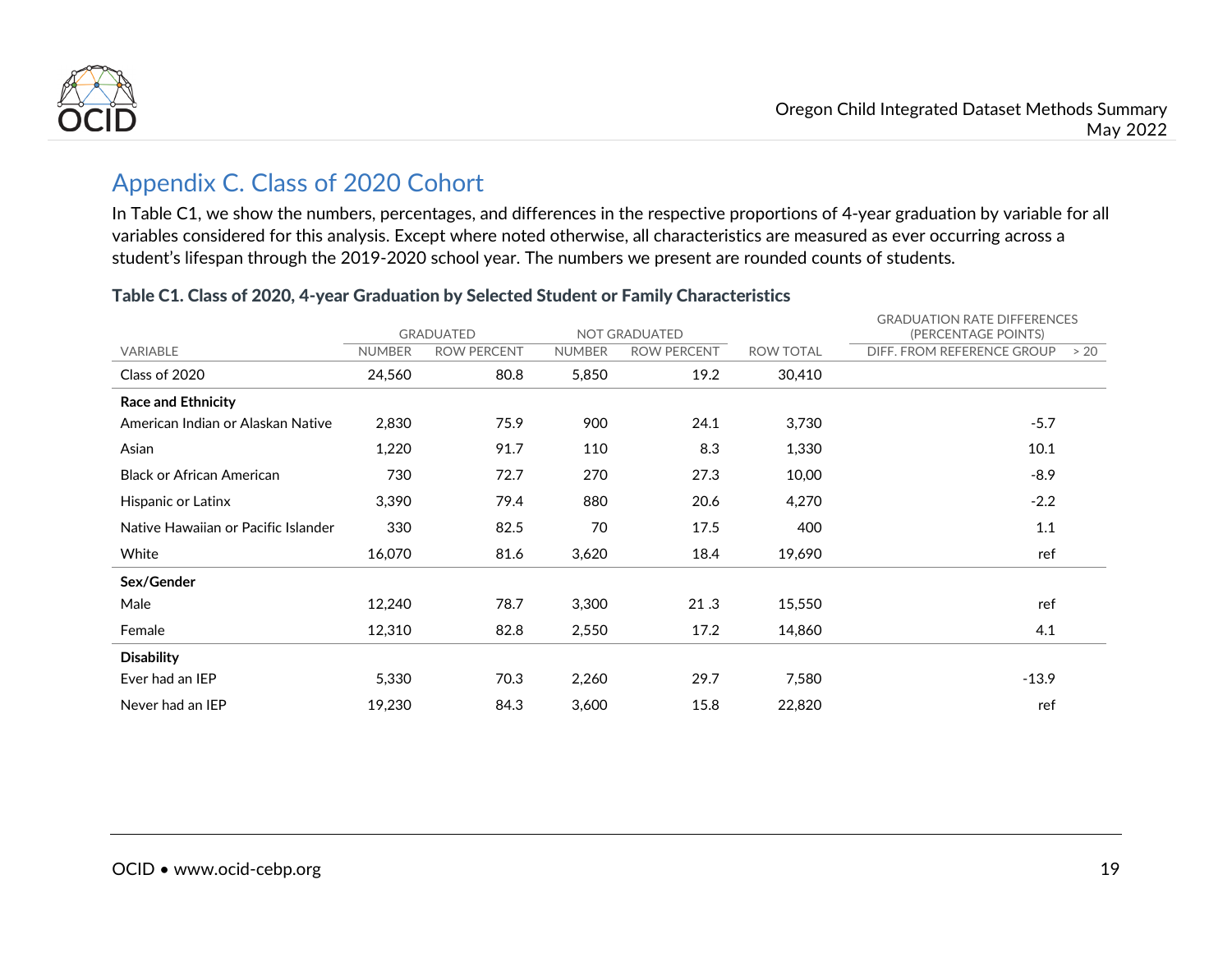

#### Oregon Child Integrated Dataset Methods Summary May 2022

|                                   | <b>GRADUATED</b><br><b>NOT GRADUATED</b> |                    |               | <b>GRADUATION RATE DIFFERENCES</b><br>(PERCENTAGE POINTS) |                  |                            |        |
|-----------------------------------|------------------------------------------|--------------------|---------------|-----------------------------------------------------------|------------------|----------------------------|--------|
| VARIABLE                          | <b>NUMBER</b>                            | <b>ROW PERCENT</b> | <b>NUMBER</b> | <b>ROW PERCENT</b>                                        | <b>ROW TOTAL</b> | DIFF. FROM REFERENCE GROUP | >20    |
| Geography                         |                                          |                    |               |                                                           |                  |                            |        |
| Rural                             | 4,350                                    | 78.7               | 1,180         | 21.3                                                      | 5,530            | $-3.3$                     |        |
| Tri-county                        | 11,570                                   | 82.0               | 2,480         | 18.0                                                      | 14,060           | ref                        |        |
| Urban                             | 8,630                                    | 79.7               | 2,190         | 20.2                                                      | 10,830           | $-2.2$                     |        |
| <b>Parent Level of Education</b>  |                                          |                    |               |                                                           |                  |                            |        |
| 4 or more years of college        | 8,080                                    | 92.1               | 690           | 7.9                                                       | 8,770            | ref                        |        |
| Fewer than 4 years of college     | 13,060                                   | 77.0               | 3,870         | 23.0                                                      | 16,930           | $-15.1$                    |        |
| Fewer than 4 years of high school | 3,180                                    | 71.6               | 1,250         | 28.2                                                      | 4,440            | $-20.3$                    | $\ast$ |
| <b>Enrolled in ERDC</b>           |                                          |                    |               |                                                           |                  |                            |        |
| Ever                              | 4,220                                    | 65.5               | 2,220         | 34.5                                                      | 6,440            | $-19.3$                    |        |
| Never                             | 20,340                                   | 84.9               | 3,640         | 15.2                                                      | 23,970           | ref                        |        |
| <b>Enrolled in TANF</b>           |                                          |                    |               |                                                           |                  |                            |        |
| Ever                              | 5,220                                    | 62.4               | 3,140         | 37.6                                                      | 8,360            | $-25.3$                    | $\ast$ |
| Never                             | 19,330                                   | 87.7               | 2,710         | 12.3                                                      | 22,050           | ref                        |        |
| <b>Enrolled in SNAP</b>           |                                          |                    |               |                                                           |                  |                            |        |
| Ever                              | 13,860                                   | 73.3               | 5,050         | 26.7                                                      | 18,910           | $-19.7$                    |        |
| Never                             | 10,700                                   | 93.0               | 800           | 7.0                                                       | 11,500           | ref                        |        |
| <b>Enrolled in HS/OPK</b>         |                                          |                    |               |                                                           |                  |                            |        |
| Ever                              | 2,910                                    | 70.6               | 1,210         | 29.4                                                      | 4,120            | $-11.8$                    |        |
| Never                             | 21,650                                   | 82.4               | 4,640         | 17.6                                                      | 26,290           | ref                        |        |
| <b>Enrolled in Medicaid</b>       |                                          |                    |               |                                                           |                  |                            |        |
| Ever                              | 14,820                                   | 74.1               | 5,170         | 25.9                                                      | 20,000           | $-19.4$                    |        |
| Never                             | 9,740                                    | 93.5               | 680           | 6.5                                                       | 10,410           | ref                        |        |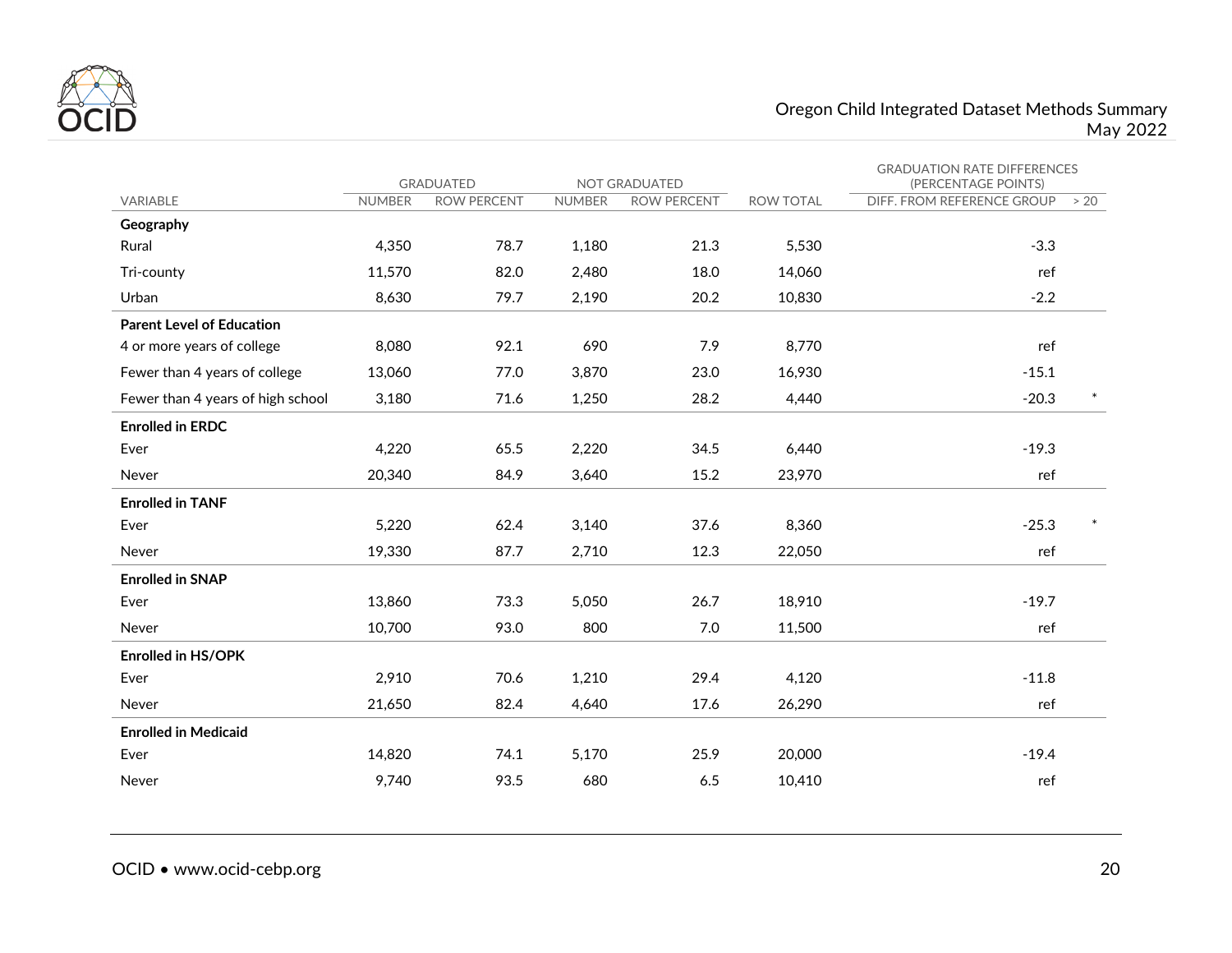

#### Oregon Child Integrated Dataset Methods Summary May 2022

|                                            | <b>GRADUATED</b> |                    | <b>NOT GRADUATED</b> |                    |                  | <b>GRADUATION RATE DIFFERENCES</b><br>(PERCENTAGE POINTS) |        |
|--------------------------------------------|------------------|--------------------|----------------------|--------------------|------------------|-----------------------------------------------------------|--------|
| <b>VARIABLE</b>                            | <b>NUMBER</b>    | <b>ROW PERCENT</b> | <b>NUMBER</b>        | <b>ROW PERCENT</b> | <b>ROW TOTAL</b> | DIFF. FROM REFERENCE GROUP                                | >20    |
| <b>Medicaid-funded Birth</b>               |                  |                    |                      |                    |                  |                                                           |        |
| Yes                                        | 6,020            | 72.8               | 2,240                | 27.2               | 8,260            | $-16.6$                                                   |        |
| <b>No</b>                                  | 9,880            | 89.5               | 1,160                | 10.5               | 11,050           | ref                                                       |        |
| Low Birth Weight                           |                  |                    |                      |                    |                  |                                                           |        |
| Yes                                        | 1,270            | 78.4               | 360                  | 21.6               | 1,620            | $-2.5$                                                    |        |
| No                                         | 23,290           | 80.9               | 5,490                | 19.1               | 28,780           | ref                                                       |        |
| <b>Prenatal Tobacco Use</b>                |                  |                    |                      |                    |                  |                                                           |        |
| Yes                                        | 2,630            | 64.5               | 1,450                | 35.5               | 4,080            | $-18.8$                                                   |        |
| No                                         | 21,930           | 83.3               | 4,400                | 16.7               | 26,330           | ref                                                       |        |
| <b>Substantiated Maltreatment</b>          |                  |                    |                      |                    |                  |                                                           |        |
| Ever                                       | 2,410            | 60.3               | 1,590                | 39.7               | 4,000            | $-23.6$                                                   |        |
| Never                                      | 22,150           | 83.9               | 4,260                | 16.1               | 26,410           | ref                                                       |        |
| <b>Contact with Foster Care</b>            |                  |                    |                      |                    |                  |                                                           |        |
| Ever                                       | 1,170            | 55.7               | 930                  | 44.3               | 2,100            | $-26.9$                                                   | $\ast$ |
| Never                                      | 23,390           | 82.6               | 4,920                | 17.4               | 28,310           | ref                                                       |        |
| <b>Contact with Juvenile Justice</b>       |                  |                    |                      |                    |                  |                                                           |        |
| Ever                                       | 1,750            | 51.3               | 1,660                | 48.7               | 3,410            | $-33.2$                                                   |        |
| Never                                      | 22,810           | 84.5               | 4,190                | 15.5               | 27,000           | ref                                                       |        |
| <b>Students Experiencing Houselessness</b> |                  |                    |                      |                    |                  |                                                           |        |
| Ever                                       | 2,040            | 56.8               | 1,540                | 43.2               | 3,590            | $-27.1$                                                   |        |
| Never                                      | 22,510           | 83.9               | 4,310                | 16.1               | 26,820           | ref                                                       |        |
| <b>Changed School Districts Midyear</b>    |                  |                    |                      |                    |                  |                                                           |        |
| Ever                                       | 5,950            | 58.7               | 4,190                | 41.3               | 10,130           | $-33.1$                                                   |        |
| Never                                      | 18,610           | 91.8               | 1,670                | 8.2                | 20,270           | ref                                                       |        |

OCID • www.ocid-cebp.org 21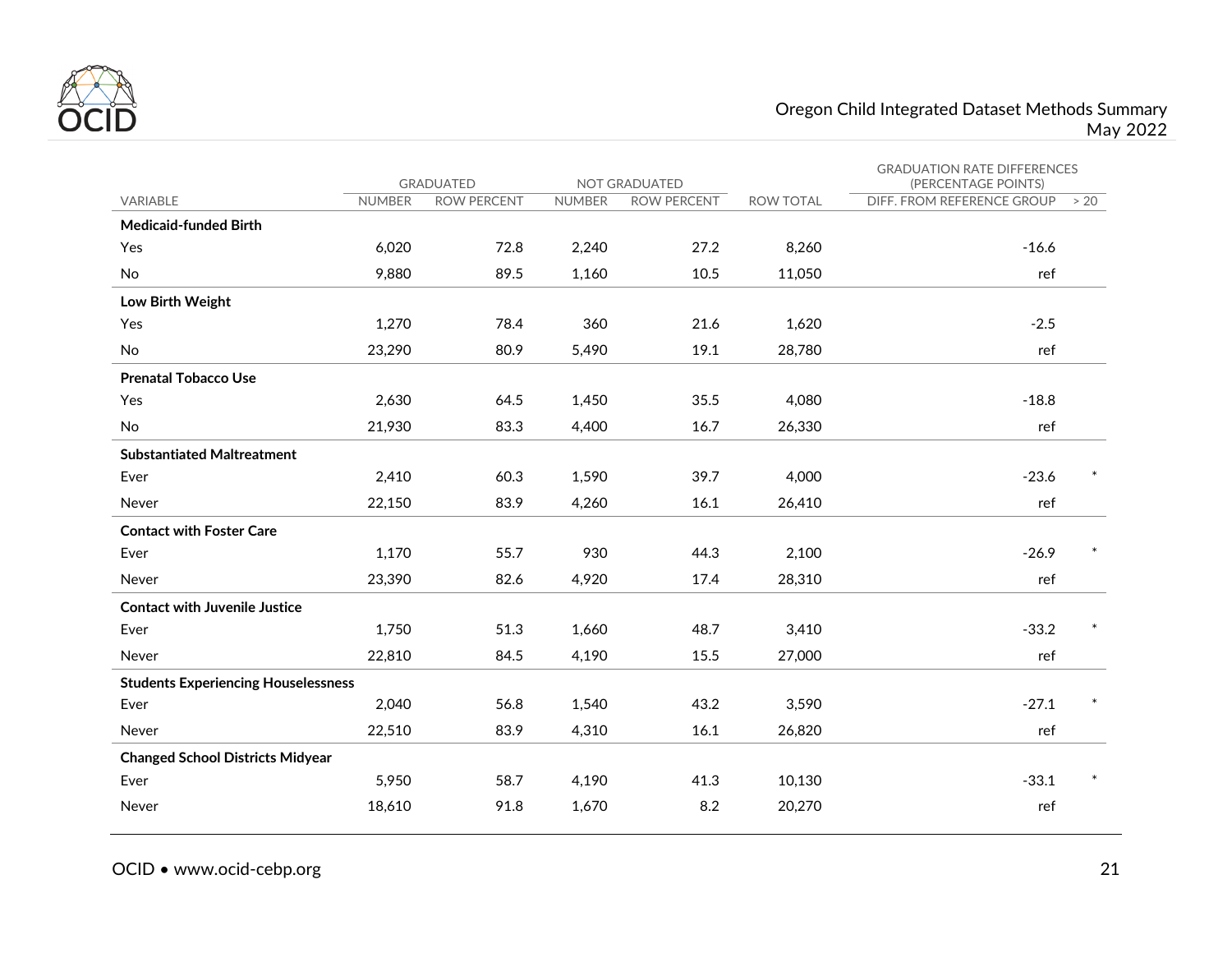

|                                                        |               | <b>GRADUATED</b><br><b>NOT GRADUATED</b> |               |                    |                  | <b>GRADUATION RATE DIFFERENCES</b><br>(PERCENTAGE POINTS) |        |
|--------------------------------------------------------|---------------|------------------------------------------|---------------|--------------------|------------------|-----------------------------------------------------------|--------|
| VARIABLE                                               | <b>NUMBER</b> | <b>ROW PERCENT</b>                       | <b>NUMBER</b> | <b>ROW PERCENT</b> | <b>ROW TOTAL</b> | DIFF. FROM REFERENCE GROUP                                | > 20   |
| <b>Changed Schools Midyear</b>                         |               |                                          |               |                    |                  |                                                           |        |
| Ever                                                   | 7,340         | 61.2                                     | 4,560         | 38.8               | 11,890           | $-31.8$                                                   | $\ast$ |
| Never                                                  | 17,220        | 93.0                                     | 1,300         | 7.0                | 18,520           | ref                                                       |        |
| <b>Chronic Absenteeism</b>                             |               |                                          |               |                    |                  |                                                           |        |
| Ever                                                   | 12,820        | 71.1                                     | 5,210         | 28.9               | 18,030           | $-23.7$                                                   | $\ast$ |
| Never                                                  | 11,740        | 94.8                                     | 640           | 5.2                | 12,380           | ref                                                       |        |
| <b>Experienced School Discipline</b>                   |               |                                          |               |                    |                  |                                                           |        |
| Ever                                                   | 5,940         | 64.5                                     | 3,260         | 35.5               | 9,210            | $-23.3$                                                   |        |
| Never                                                  | 18,620        | 87.8                                     | 2,590         | 12.2               | 21,200           | ref                                                       |        |
| <b>Attended a Title I School</b>                       |               |                                          |               |                    |                  |                                                           |        |
| Ever                                                   | 3,150         | 77.0                                     | 940           | 23.0               | 4,090            | $-4.3$                                                    |        |
| Never                                                  | 21,400        | 81.3                                     | 4,910         | 18.7               | 26,320           | ref                                                       |        |
| Individual or Community Eligibility for FRPL           |               |                                          |               |                    |                  |                                                           |        |
| Ever                                                   | 16,280        | 75.8                                     | 5,190         | 24.2               | 21,470           | $-16.6$                                                   |        |
| Never                                                  | 8,280         | 92.6                                     | 670           | 7.5                | 8,940            | ref                                                       |        |
| Designation as a Student Learning the English Language |               |                                          |               |                    |                  |                                                           |        |
| Ever                                                   | 870           | 19.0                                     | 3,710         | 81.0               | 4,580            | $-0.3$                                                    |        |
| Never                                                  | 4,980         | 19.3                                     | 20,850        | 80.7               | 25,830           | ref                                                       |        |

*Abbreviations: SNAP: Supplemental Nutrition Assistance Program: TANF: Temporary Assistance for Needy Families; Medicaid/CHIP: Medicaid/Children's Health Insurance Program; OYA: Oregon Youth Authority juvenile justice contact; HS/OPK: Head Start/Oregon Pre-kindergarten; FRPL: free or reduced price lunch.*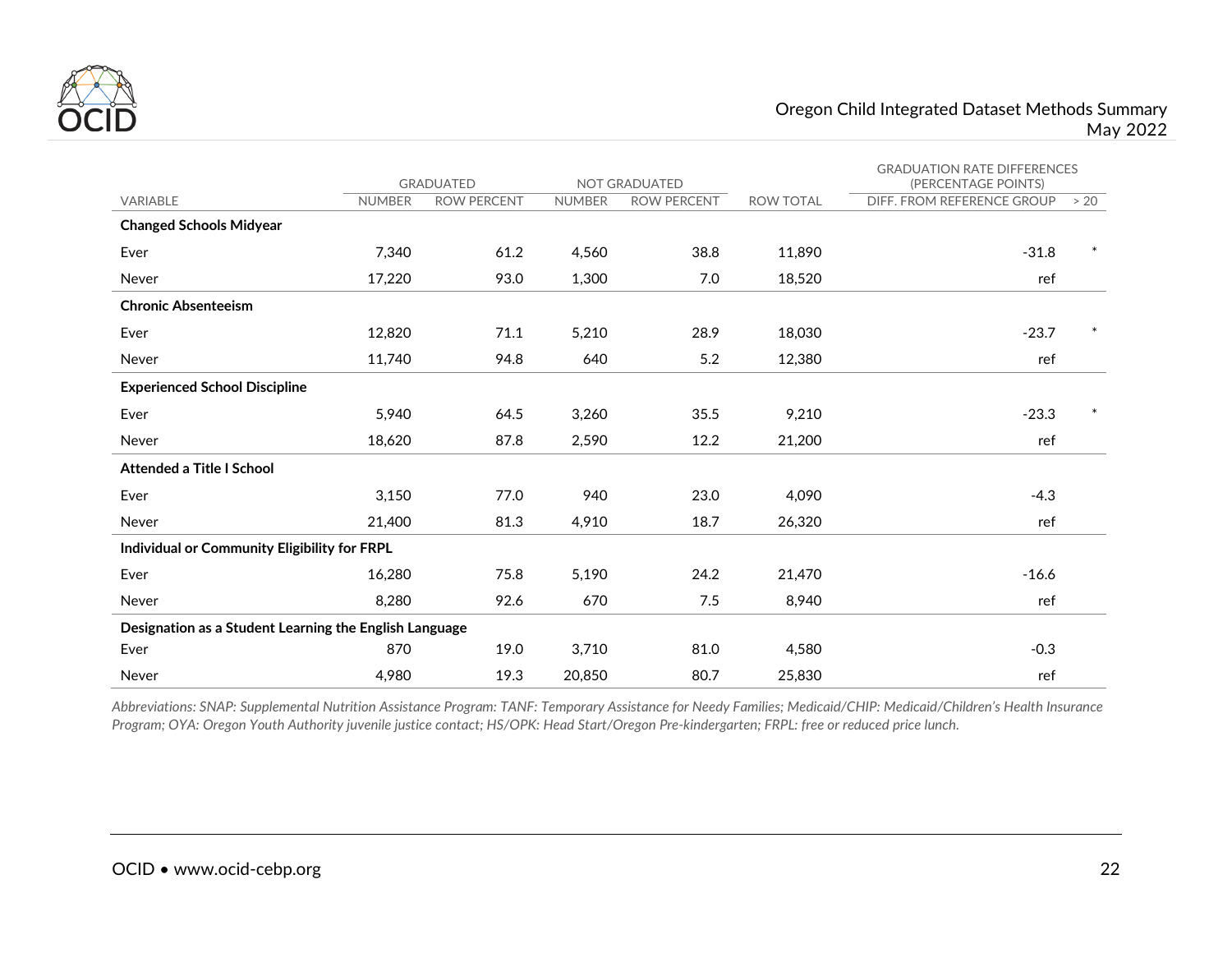

# Appendix D. Multiclass 9th-Grade Cohort

In Table D1, we show the numbers, percentages, and differences in the respective proportions of 9GOT by variable for all variables considered for this analysis. Except where noted otherwise, all characteristics are measured as ever occurring across a student's lifespan through the 2019-2020 school year. The numbers we present are rounded counts of students.

<span id="page-22-0"></span>

|                                     |               | <b>ON-TRACK TO GRADUATE</b> | OFF-TRACK TO GRADUATE |                    |                  | <b>ON-TRACK RATE DIFFERENCES</b><br>(PERCENTAGE POINTS) |     |
|-------------------------------------|---------------|-----------------------------|-----------------------|--------------------|------------------|---------------------------------------------------------|-----|
| VARIABLE                            | <b>NUMBER</b> | <b>ROW PERCENT</b>          | <b>NUMBER</b>         | <b>ROW PERCENT</b> | <b>ROW TOTAL</b> | DIFF. FROM REFERENCE GROUP                              | >20 |
| Multiclass 9th-grade cohort         | 101,850       | 81.6                        | 23,030                | 18.4               | 124,880          |                                                         |     |
| <b>Race and Ethnicity</b>           |               |                             |                       |                    |                  |                                                         |     |
| American Indian or Alaskan Native   | 9,560         | 73.8                        | 3,400                 | 26.3               | 12,950           | $-9.7$                                                  |     |
| Asian                               | 5,290         | 94.6                        | 300                   | 5.4                | 5,590            | 11.2                                                    |     |
| <b>Black or African American</b>    | 3,030         | 72.8                        | 1,130                 | 27.2               | 4,160            | $-10.6$                                                 |     |
| Hispanic or Latinx                  | 14,750        | 76.9                        | 4,420                 | 23.1               | 19,170           | $-6.5$                                                  |     |
| Native Hawaiian or Pacific Islander | 1,190         | 80.4                        | 290                   | 19.6               | 1,480            | $-3.0$                                                  |     |
| White                               | 67,990        | 83.4                        | 13,500                | 16.6               | 81,480           | ref                                                     |     |
| Sex/Gender                          |               |                             |                       |                    |                  |                                                         |     |
| Male                                | 50,780        | 79.1                        | 13,380                | 20.9               | 64,160           | ref                                                     |     |
| Female                              | 51,070        | 84.1                        | 9,650                 | 15.9               | 60,720           | 5.0                                                     |     |
| <b>Disability</b>                   |               |                             |                       |                    |                  |                                                         |     |
| Ever had an IEP                     | 21,900        | 71.6                        | 8,690                 | 28.4               | 30,600           | $-13.2$                                                 |     |
| Never had an IEP                    | 79,940        | 84.8                        | 14,340                | 15.2               | 94,280           | ref                                                     |     |

#### Table D1. Multiclass 9th-Grade Cohort, 9th Grade On-Track to Graduate by Selected Student and Family Characteristics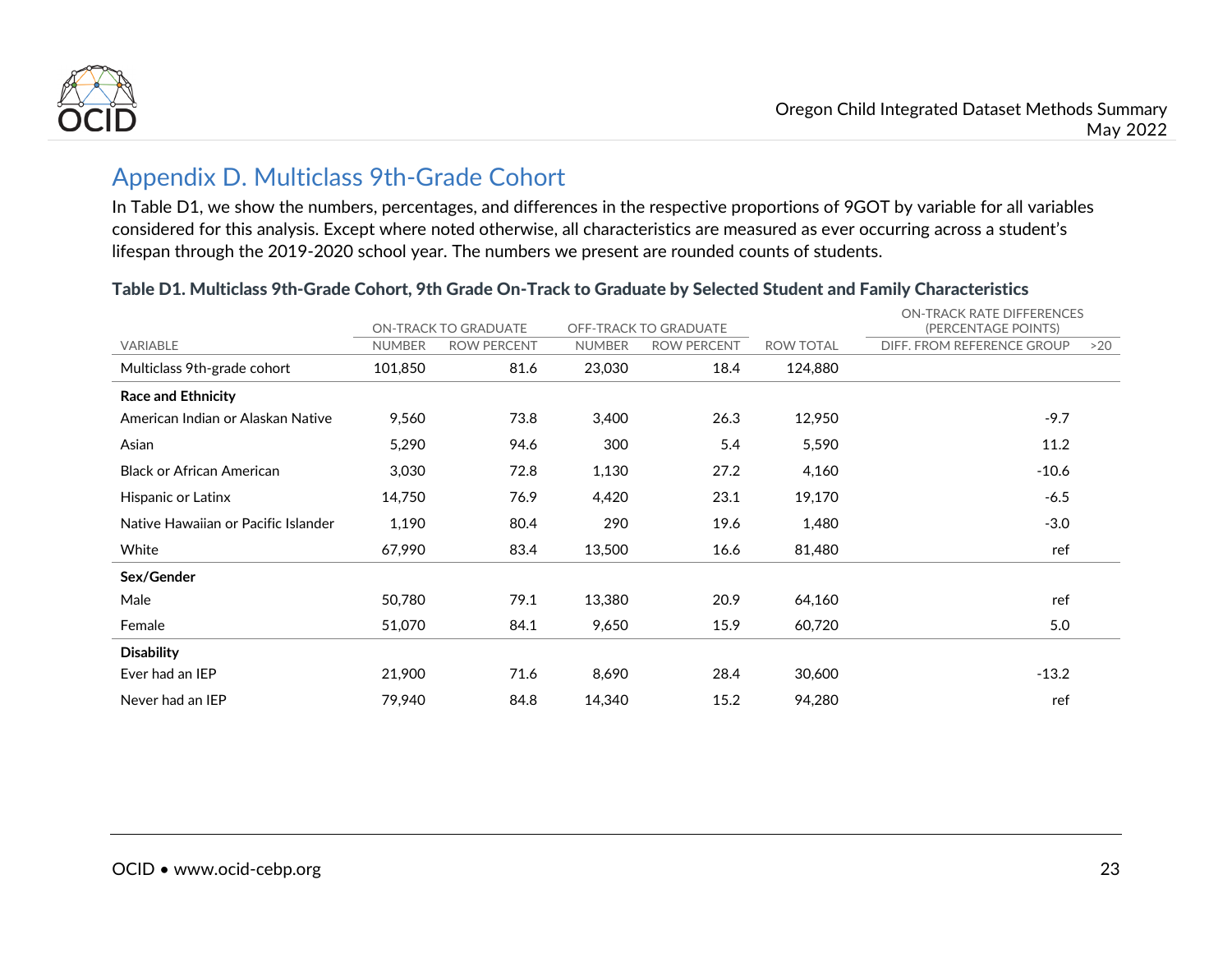

#### Oregon Child Integrated Dataset Methods Summary May 2022

|                                   |               | ON-TRACK TO GRADUATE | OFF-TRACK TO GRADUATE |             |                  | <b>ON-TRACK RATE DIFFERENCES</b><br>(PERCENTAGE POINTS) |        |
|-----------------------------------|---------------|----------------------|-----------------------|-------------|------------------|---------------------------------------------------------|--------|
| <b>VARIABLE</b>                   | <b>NUMBER</b> | <b>ROW PERCENT</b>   | <b>NUMBER</b>         | ROW PERCENT | <b>ROW TOTAL</b> | DIFF. FROM REFERENCE GROUP                              | >20    |
| Geography                         |               |                      |                       |             |                  |                                                         |        |
| Rural                             | 21,740        | 78.7                 | 5,870                 | 21.3        | 27,610           | $-5.3$                                                  |        |
| Tri-county                        | 43,940        | 84.0                 | 8,400                 | 16.0        | 52,340           | ref                                                     |        |
| Urban                             | 36,170        | 80.5                 | 8,760                 | 19.5        | 44.930           | $-3.5$                                                  |        |
| <b>Parent Level of Education</b>  |               |                      |                       |             |                  |                                                         |        |
| 4 or more years of college        | 34,680        | 94.5                 | 2,000                 | 5.5         | 36,680           | ref                                                     |        |
| Fewer than 4 years of college     | 53,550        | 78.0                 | 15,110                | 22.0        | 68,660           | $-17.0$                                                 |        |
| Fewer than 4 years of high school | 12,460        | 69.0                 | 5,610                 | 31.0        | 18,070           | $-26.0$                                                 | $\ast$ |
| <b>Enrolled in ERDC</b>           |               |                      |                       |             |                  |                                                         |        |
| Ever                              | 16,930        | 66.8                 | 8,400                 | 33.2        | 25,330           | $-18.5$                                                 |        |
| Never                             | 84,910        | 85.3                 | 14,630                | 14.7        | 99,550           | ref                                                     |        |
| <b>Enrolled in TANF</b>           |               |                      |                       |             |                  |                                                         |        |
| Ever                              | 21,370        | 63.3                 | 12,410                | 36.7        | 33,780           | $-25.0$                                                 |        |
| Never                             | 80,480        | 88.3                 | 10,630                | 11.7        | 91,100           | ref                                                     |        |
| <b>Enrolled in SNAP</b>           |               |                      |                       |             |                  |                                                         |        |
| Ever                              | 55,510        | 73.3                 | 20,180                | 26.7        | 75,690           | $-20.9$                                                 |        |
| Never                             | 46,340        | 94.2                 | 2,850                 | 5.8         | 49,180           | ref                                                     |        |
| <b>Enrolled in HS/OPK</b>         |               |                      |                       |             |                  |                                                         |        |
| Ever                              | 13,290        | 70.2                 | 5,630                 | 29.8        | 18,920           | $-13.4$                                                 |        |
| Never                             | 88,550        | 83.6                 | 17,400                | 16.4        | 105,950          | ref                                                     |        |
| <b>Enrolled in Medicaid</b>       |               |                      |                       |             |                  |                                                         |        |
| Ever                              | 60,440        | 74.5                 | 20,700                | 25.5        | 81,140           | $-20.2$                                                 | $\ast$ |
| Never                             | 41,400        | 94.7                 | 2,330                 | 5.3         | 43,740           | ref                                                     |        |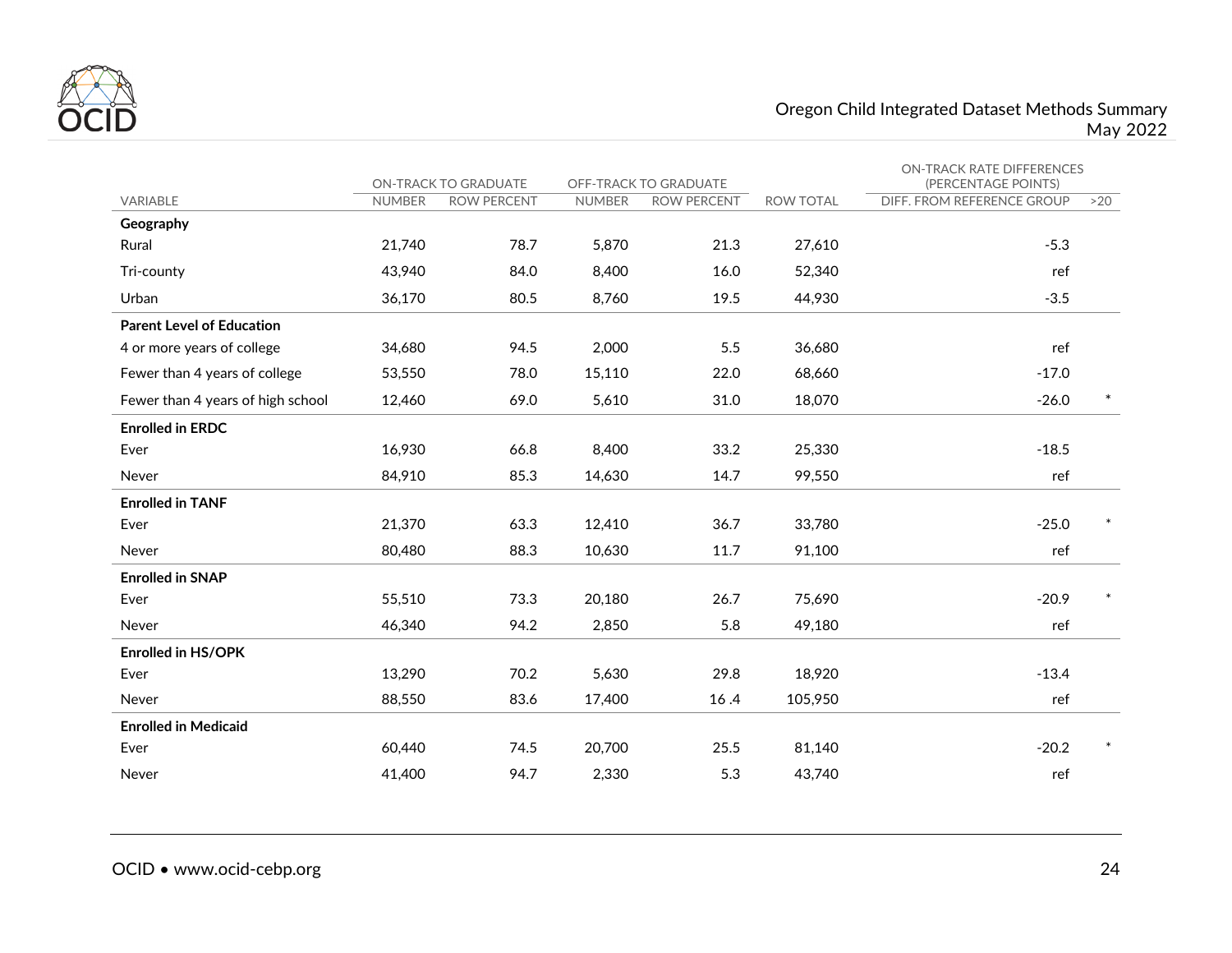

#### Oregon Child Integrated Dataset Methods Summary May 2022

|                                            |               | ON-TRACK TO GRADUATE | OFF-TRACK TO GRADUATE |                    |                  | <b>ON-TRACK RATE DIFFERENCES</b><br>(PERCENTAGE POINTS) |     |
|--------------------------------------------|---------------|----------------------|-----------------------|--------------------|------------------|---------------------------------------------------------|-----|
| VARIABLE                                   | <b>NUMBER</b> | <b>ROW PERCENT</b>   | <b>NUMBER</b>         | <b>ROW PERCENT</b> | <b>ROW TOTAL</b> | DIFF. FROM REFERENCE GROUP                              | >20 |
| <b>Medicaid-funded Birth</b>               |               |                      |                       |                    |                  |                                                         |     |
| Yes                                        | 36,200        | 71.3                 | 14,550                | 28.7               | 50,760           | $-18.9$                                                 |     |
| <b>No</b>                                  | 56,720        | 90.3                 | 6,110                 | 9.7                | 62,840           | ref                                                     |     |
| Low Birth Weight                           |               |                      |                       |                    |                  |                                                         |     |
| Yes                                        | 5,620         | 80.2                 | 1,390                 | 19.8               | 7,010            | $-1.4$                                                  |     |
| No                                         | 96,220        | 81.6                 | 21,640                | 18.4               | 117,870          | ref                                                     |     |
| <b>Prenatal Tobacco Use</b>                |               |                      |                       |                    |                  |                                                         |     |
| Yes                                        | 10,440        | 64.3                 | 5,800                 | 35.7               | 16,240           | $-19.8$                                                 |     |
| No                                         | 91,400        | 84.1                 | 17,230                | 15.9               | 108,640          | ref                                                     |     |
| <b>Substantiated Maltreatment</b>          |               |                      |                       |                    |                  |                                                         |     |
| Ever                                       | 10,500        | 62.1                 | 6,410                 | 37.9               | 16,900           | 22.4                                                    |     |
| Never                                      | 91.350        | 84.6                 | 16,630                | 15.5               | 107.980          | ref                                                     |     |
| <b>Contact with Foster Care</b>            |               |                      |                       |                    |                  |                                                         |     |
| Ever                                       | 5,010         | 58.6                 | 3,550                 | 42.4               | 8,550            | $-25.7$                                                 |     |
| Never                                      | 96,840        | 83.3                 | 19,480                | 16.7               | 116,320          | ref                                                     |     |
| <b>Contact with Juvenile Justice</b>       |               |                      |                       |                    |                  |                                                         |     |
| Ever                                       | 3,180         | 41.4                 | 4,510                 | 58.6               | 7,690            | $-42.8$                                                 |     |
| Never                                      | 98,670        | 84.2                 | 18,520                | 15.8               | 117,190          | ref                                                     |     |
| <b>Students Experiencing Houselessness</b> |               |                      |                       |                    |                  |                                                         |     |
| Ever                                       | 6,800         | 57.3                 | 5,080                 | 42.7               | 11,870           | $-26.9$                                                 |     |
| Never                                      | 95,050        | 84.1                 | 17,950                | 15.9               | 113,000          | ref                                                     |     |
| <b>Changed School Districts Midyear</b>    |               |                      |                       |                    |                  |                                                         |     |
| Ever                                       | 19,960        | 63.1                 | 11,650                | 36.9               | 31,610           | $-24.7$                                                 |     |
| Never                                      | 81,890        | 87.8                 | 11,380                | 12.2               | 93,270           | ref                                                     |     |
|                                            |               |                      |                       |                    |                  |                                                         |     |